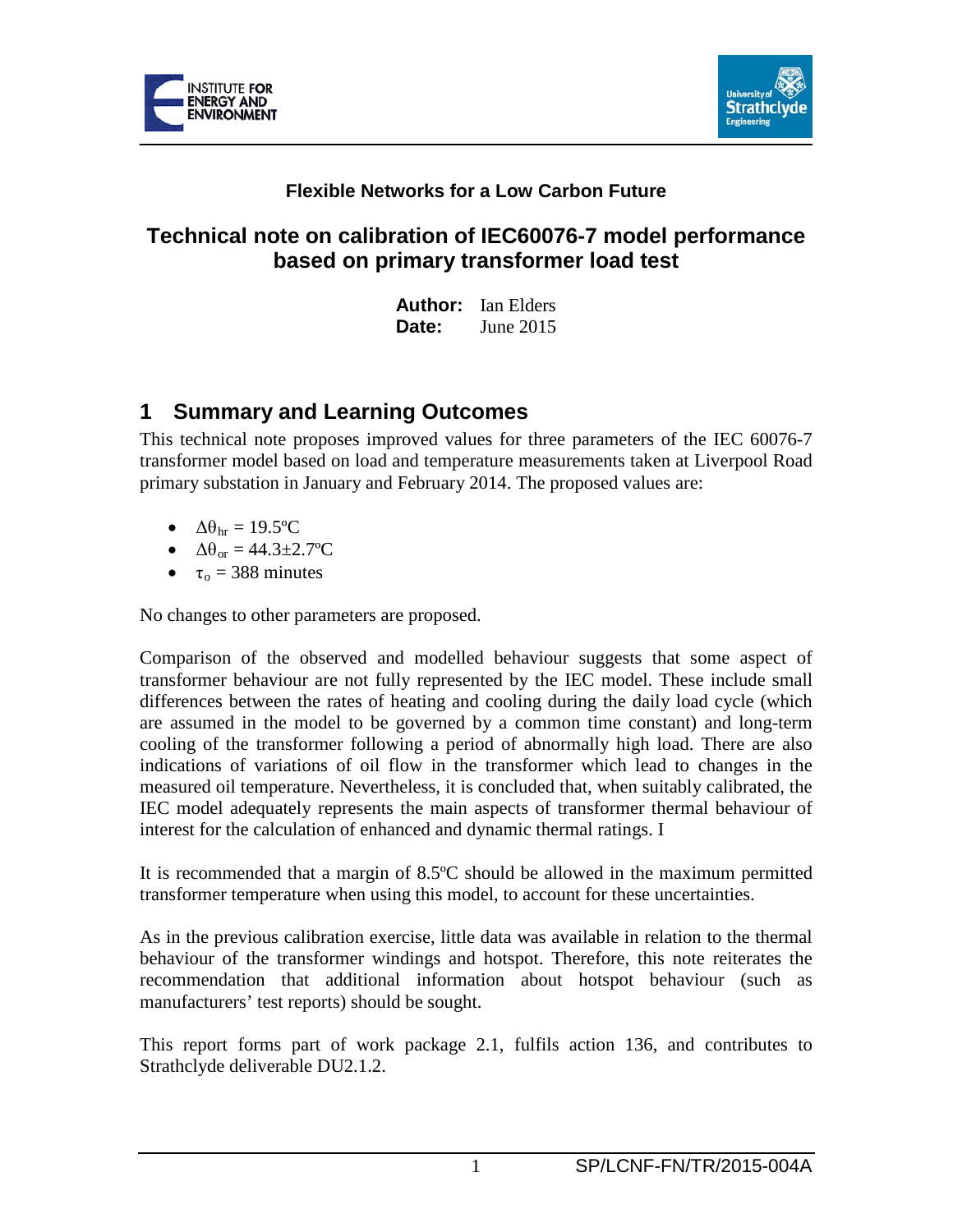



# **2 Motivation**

An enhanced thermal rating calculation tool has been developed by TNEI with input from the University of Strathclyde and DNV GL. This tool uses the transformer thermal model specified by the IEC 60076-7 standard, together with historical measurements of transformer load patterns and assumptions about ambient temperature to calculate the peak load which can be supported by a transformer without exceeding limits on insulation temperature.

Although the TNEI tool has been initially parameterised using suggested values from the IEC standard, it is highly desirable that these should be verified and/or modified in order to conform as closely as possible to the behaviour of actual primary transformers in the SP Energy Networks asset base. It is particularly important that the model be verified at high load, since aging of the transformer insulation is highest under these conditions.

An initial exercise in model parameter validation [1] was undertaken based on data recorded in November 2014. No special interventions were made in support of that study: the maximum recorded transformer load was less than 75% of nameplate rating. It is therefore desirable that an experiment be undertaken to temporarily increase the loading on the transformer and to use the resulting measurements to adjust the model's parameters to better represent transformer thermal behaviour at high load.

# **3 Summary of Method**

The objective of this work is to improve the accuracy of the model recommended by IEC60076-7 in estimating the thermal state of the transformer at Liverpool Road primary substation when operating close to and above its nameplate thermal rating.

### <span id="page-1-0"></span>**3.1 Experimental Method**

An electronic winding temperature monitor (Ashridge Engineering model 852Plus[2]) had previously been installed on the Liverpool Road primary transformer. This device functions in an analogous way to traditional mechanical WTIs, in that the measurement is derived from an oil temperature measurement and a current-based offset.

During the week beginning 26 January 2015, the load on the Liverpool Road primary transformer was increased by transferring additional load from adjacent primary substations. This was achieved by closing mid-feeder normally open points and then opening the corresponding circuit breakers at the remote primary substation. The following transfers were made:

- Whitchurch feeder 1 (Chester Road)
- Whitchurch feeder 4 (Barnfield Close)
- Yockings Gate feeder 1 (Station/Nantwich Road)
- Yockings Gate feeder 4 (St Ivel/Hill Valley)
- Yockings Gate feeder 5 (Shakespeare Way)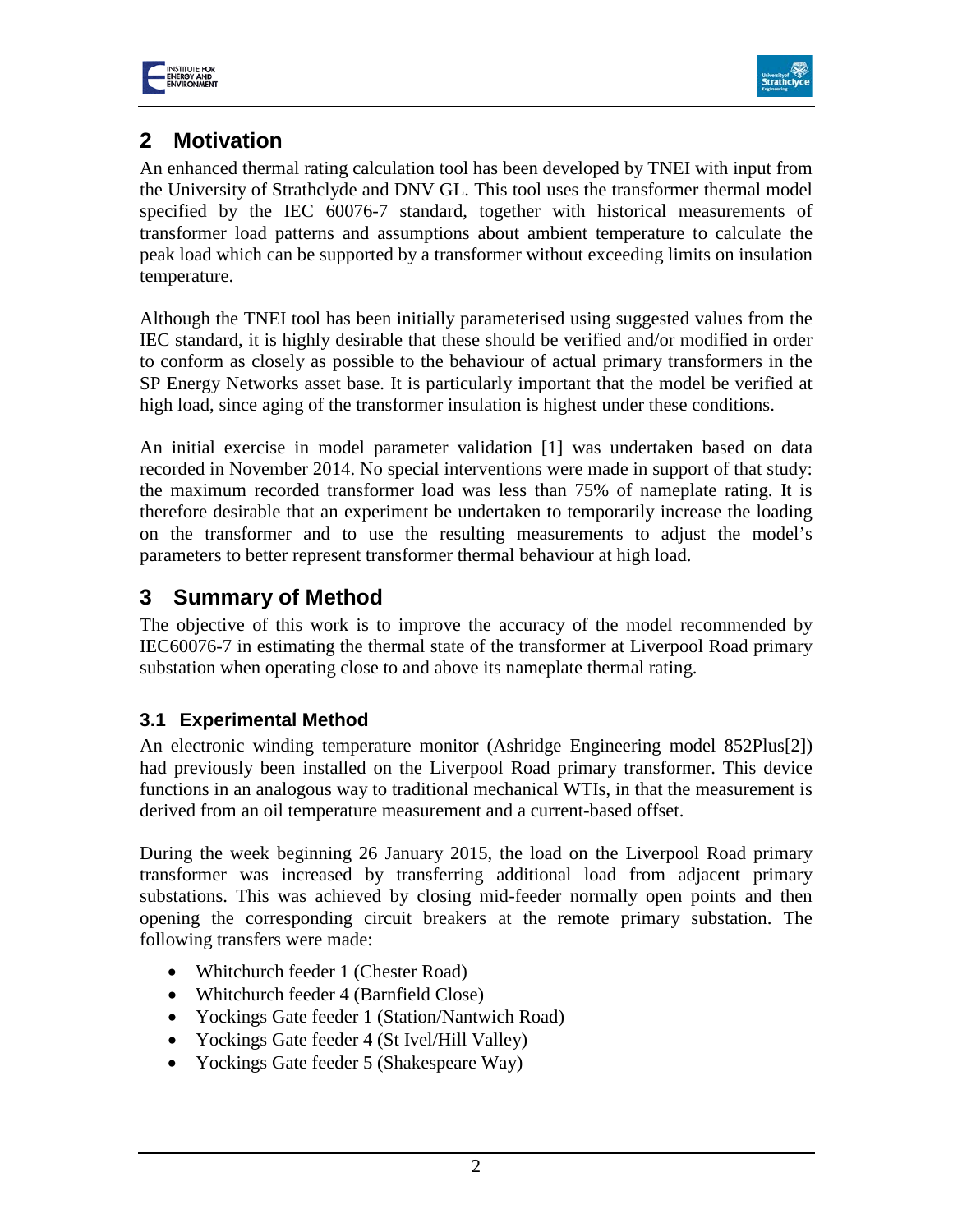



The load transfer was made at 0930 on Monday 26 January 2015, and was removed at 2100 on Thursday 29 January 2015.

Measurements of transformer current, real and reactive power flow and temperature were made at ten minute intervals at Liverpool Road (although the period covered does not correspond to the complete test – see Section [4](#page-5-0) below). In addition, measurements of load on the transferred feeders, taken at the primary substation remote from Liverpool Road, were taken before and after the experiment.

It must be emphasised that no direct measurements of transformer winding temperature (such as a resistance-based measurement of average winding temperature) were made. No manufacturer's data on winding temperature behaviour under load was available.

#### **3.2 Transformer Thermal Model**

The IEC-recommended thermal model is shown in [Figure 1;](#page-2-0) suggested parameters from the non-normative Appendix E to the standard for an ONAN-cooled transformer in excess of 1MVA rating are given in [Table 1:](#page-3-0)



<span id="page-2-0"></span>**Figure 1: Transformer thermal model**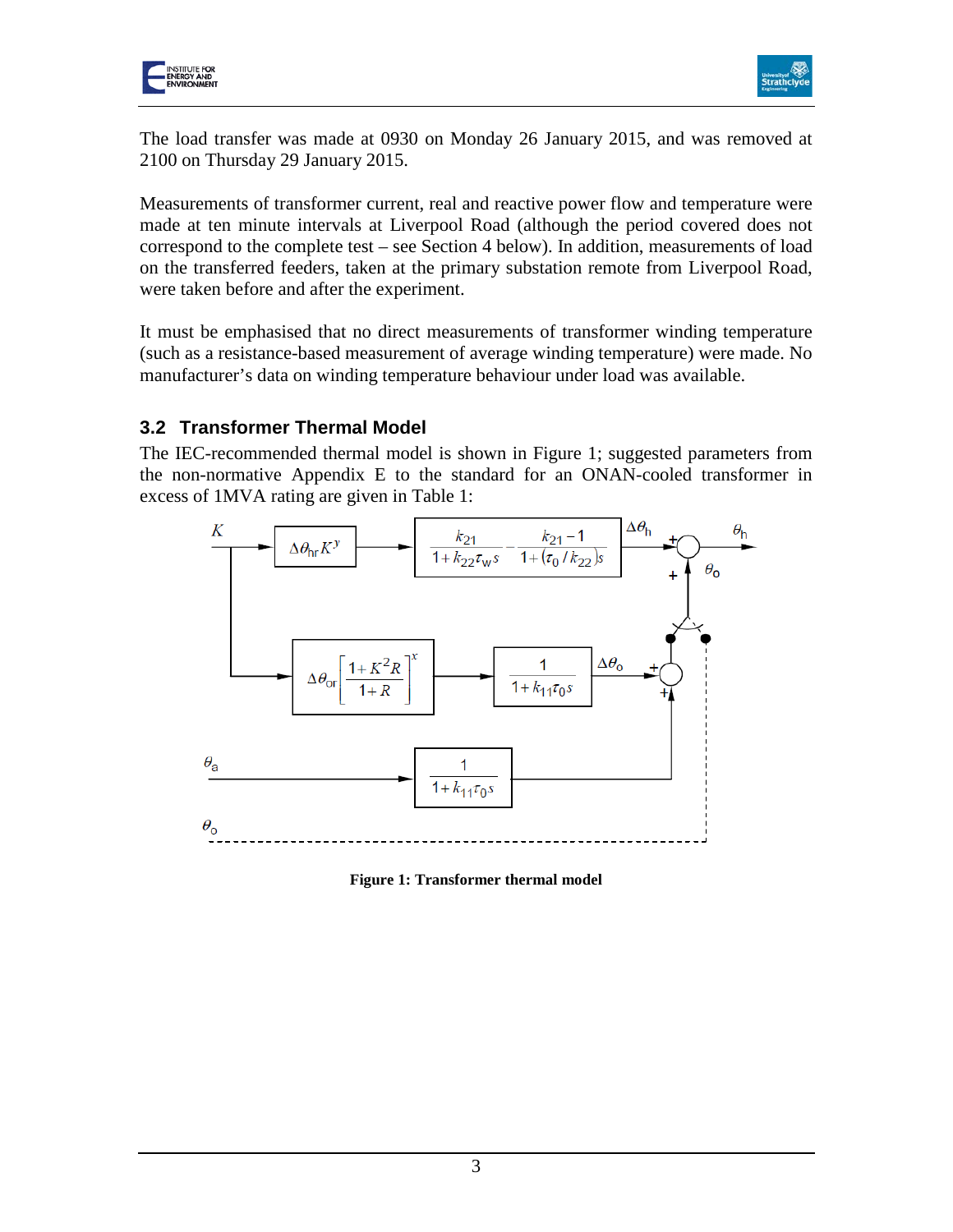



| <b>Parameter</b>                                          | <b>Symbol</b>          | <b>Value</b> |
|-----------------------------------------------------------|------------------------|--------------|
| Oil exponent                                              | $\mathcal{X}$          | 0.8          |
| Winding exponent                                          |                        | 1.3          |
| Loss ratio                                                | R                      | 6            |
| Oil time constant (min)                                   | $\tau_{o}$             | 210          |
| Winding time constant (min)                               | $\tau_w$               | 10           |
| Hot-spot temperature rise over top oil at rated load (°C) | $\varDelta\theta_{hr}$ | 26           |
| Top oil temperature rise over ambient at rated load (°C)  | $\varDelta\theta_{or}$ | 52           |
| Time response shaping parameter                           | $k_{II}$               | 0.5          |
| Time response shaping parameter                           | $k_{12}$               | 2.0          |
| Time response shaping parameter                           | $k_{13}$               | 2.0          |

#### **Table 1: Suggested model parameters applicable to Liverpool Road from IEC60076-7**

<span id="page-3-0"></span>In [Figure 1,](#page-2-0) *K* is the transformer load as a per-unit value on rating,  $\theta_a$  is the measured ambient temperature,  $\theta_o$  is the top oil temperature (which, if measured, may be substituted for the two lower model branches),  $\Delta\theta_0$  is the top oil temperature rise over ambient,  $\Delta\theta_h$  is the hotspot temperature rise over top oil, and  $\theta_h$  is the hotspot temperature.

A previous transformer model tuning exercise [1] undertaken using measurements taken at normal loading levels in November 2014 suggested the following revised parameter values:

- $\Delta\theta_{\rm hr} = 15^{\circ}\text{C}$
- $\Delta\theta_{\rm or} = 43^{\circ}\rm C$

No other changes were recommended to the parameter values suggested by IEC60076-7.

However, it is now understood that the temperature sensor provides an estimate of the top winding temperature rather than the winding hotspot. IEC60076-7 recommends that, for power transformers larger than 1MW, a 'hotspot factor' of 1.3 should be applied to the difference between the oil and winding temperatures, as shown in equation (1).

$$
\theta_h = H(\theta_w - \theta_o) \tag{1}
$$

where  $\theta_h$  is the hotspot temperature,  $\theta_w$  is the top winding temperature,  $\theta_o$  is the top oil temperature, and *H* is the hotspot factor.

On this basis, a revised value of  $\Delta\theta_{hr}$  of 19.5°C will be used in the work described here, while the previously identified value of  $\Delta\theta_{\text{or}}$  will be used as the starting point of the tuning exercise.

It should be noted that the temperature reported by the monitoring device at Liverpool Road is not a true measurement. Rather, it is obtained by adding an offset based on the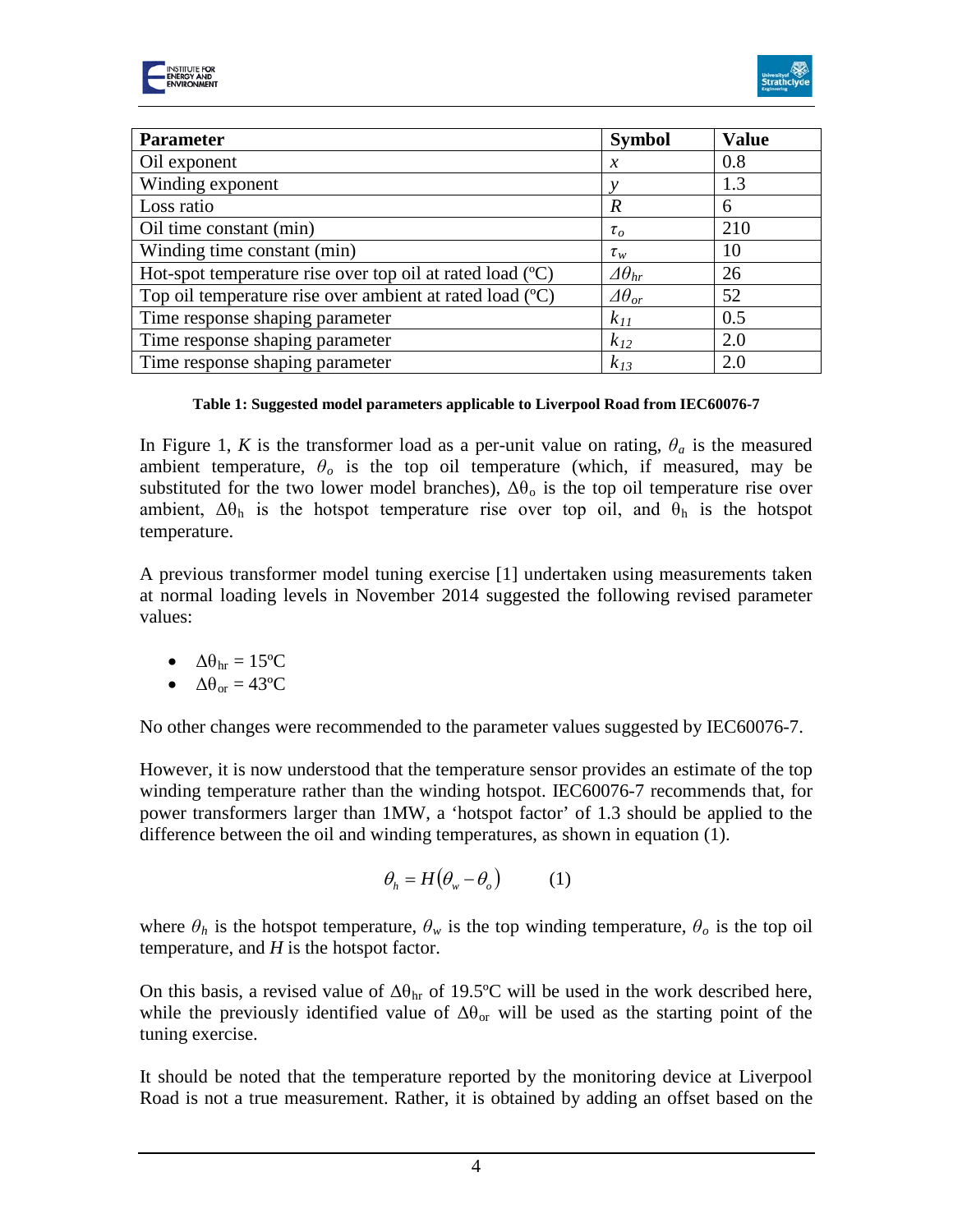



blue-phase current to the measured top oil temperature. The offset is linear from 0ºC at no load to 15<sup>o</sup>C at full load current. It is unclear as to whether the offset is capped at the full load value, or extends linearly beyond it. A sensitivity analysis of this uncertainty will be undertaken. However, because of the nature of this measurement, and the fact that the true hotspot temperature cannot be observed, no further optimisation of  $\Delta\theta_{hr}$  will be undertaken.

### **3.3 Simulation and Fidelity Assessment Method**

The transformer top oil temperature  $\theta_0$  is selected as the parameter to be compared between the model and the physical transformer. For the physical transformer, this is derived from the recorded measurement by reversing the current compensation step described above.

At the start of the period over which model performance it to be assessed, it is necessary that the internal state of the model is in a stable condition, and that any initialisation effects have been eliminated. In the Excel-based model developed by TNEI, this is achieved by calculating the internal state of the model as if it had been constantly loaded at the initial load value. As in the November assessment exercise, such an approach is difficult here because of the nature of the Matlab/Simulink model used, and instead an approach of 'preconditioning' the model by starting it without explicit state initialisation, and running it using load and ambient temperature data from before the comparison period so that the internal state settles to the value dictated by the load and temperature.

As discussed in more detail below, measurement data was not available for Liverpool Road for the early part of the experimental period. As a result, model performance can only be assessed for the part of the period when temperature measurements are available. The initialisation of the model is also complicated by this deficiency, since the load transfer must (as discussed in more detail below) be represented by estimated data. Thus, it is possible that the state of the model at the point at which data becomes available during the experimental period does not match that of the physical transformer because of inaccuracies in the load estimation. To ensure that the model is properly initialised, it was decided that the early part of the available data from the experimental period should be used to complete initialisation of the model, and would therefore be excluded from the comparison.

Two comparison periods were therefore selected: one including the experimental period from 1630 on 28 January until the transformer has cooled to its 'low load' state at 0800 on the morning of 30 January, and a second extending further into the 'low load' period until 1200 on 1 February. Differences in model performance between these cases will indicate whether the behaviour of the transformer differs significantly between 'high load' and 'low load' operation.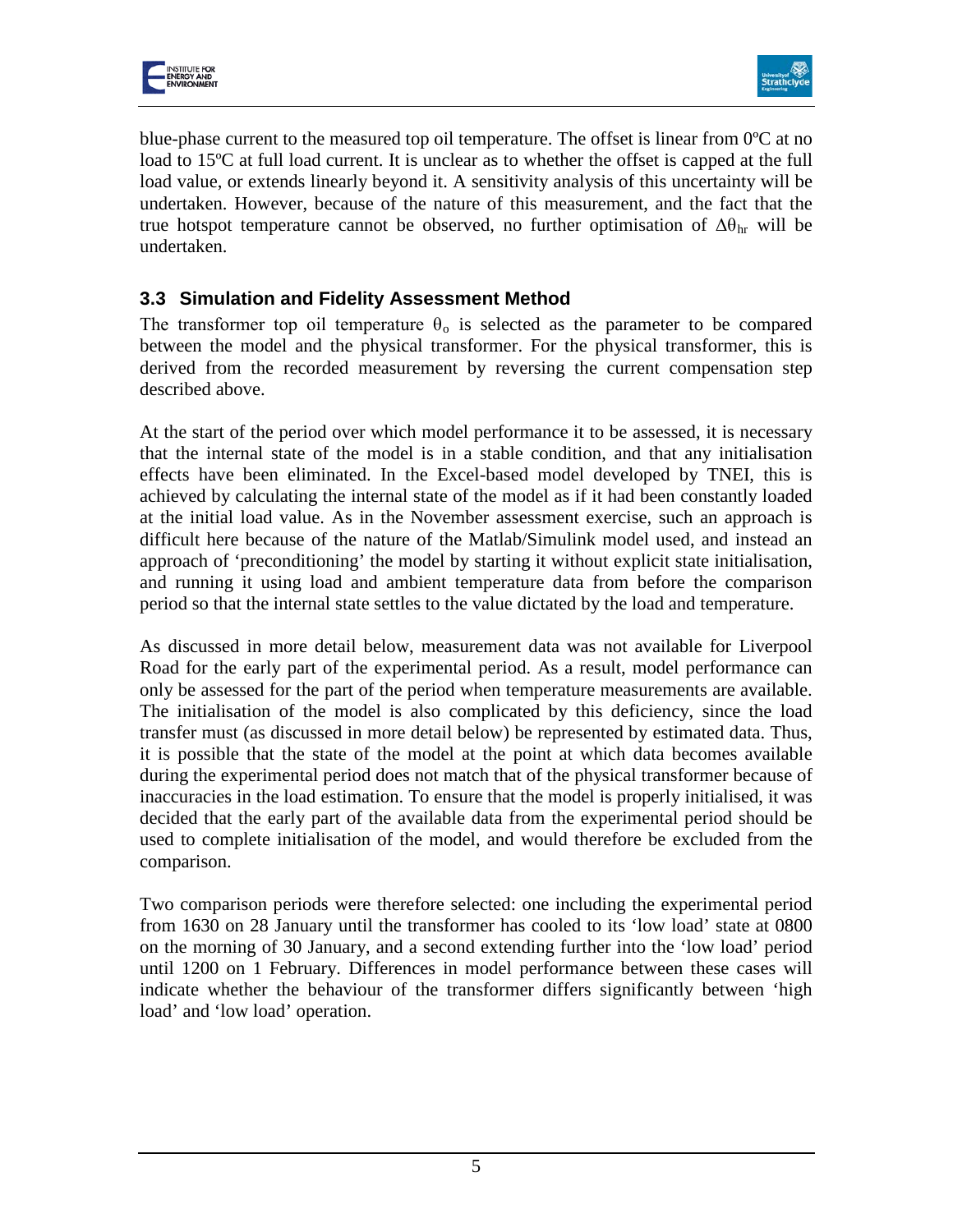



### **3.4 Parameter Optimisation**

Two parameters are selected for optimisation:  $\Delta\theta_{or}$  is expected to be the most significant influence on the maximum oil and winding temperature produced by the model, while  $\tau_0$ governs the rate at which the modelled temperature increases and decreases in response to changes in load and ambient temperature.

For both parameters, a process of repeated simulation with adjustment to the value of this parameter was adopted, as discussed in more detail below. In this process, the value of the sum of the squares of the differences ('errors') between measured and modelled oil temperature at each point in the simulation was to be minimised. This approach results in a model whose oil temperature profile is closest to the measured temperature profile.

It should be noted that the previous optimisation experiment, which focused only on  $\Delta\theta_{\rm or}$ , found that there was little difference between optimisation of the error and the squarederror, and preferred the former on the grounds of minimising long-term offset of average oil temperature, and thus improving estimation of aging over the life of the transformer. In this case, however, it was found that this approach was not effective in optimising the oil time constant in particular – the optimisation process tended to produce very long time constants which had the effect of giving a very low average error over the optimisation period, but very poor estimates of temperature at particular instants. For this reason, minimisation of the squared error has been used as the optimisation objective in this case.

Following identification of the optimum values of  $\Delta\theta_{\text{or}}$  and  $\tau_{\text{o}}$ , a further simulation was run with these values. The measured and simulated top oil and winding temperatures are compared in a number of ways, including side-by-side comparison of the time series and of the estimate and measurement of maximum daily temperature.

### <span id="page-5-0"></span>**4 Source Data**

Real and reactive power data, blue-phase current data and transformer temperature measurements were obtained via iHost from the Liverpool Road Primary substation monitor for the period 1 January 2015 to 17 February 2015 inclusive. In addition, measurements of real and reactive power flow into the five feeders listed in Section [3.1](#page-1-0) above from Whitchurch and Yockings Gate primary substations were obtained from iHost for the same period. Finally, measurements of ambient temperature were obtained from the weather station at Liverpool Road primary substation for the same period. This data was complete, without interruption.

In practice, little data was available from the Liverpool Road substation monitor before approximately 1200 on 22 January, and no data was recorded between 1700 on 1 February and 1630 on 2 February. In order to focus on the period of the test, it was decided to restrict the data analysed to the period from 00:00 on 24 January 2015 to 12:00 on 1 February 2015.

Within the selected period, there were two intervals during which no measurement data was available from the substation monitor at Liverpool Road: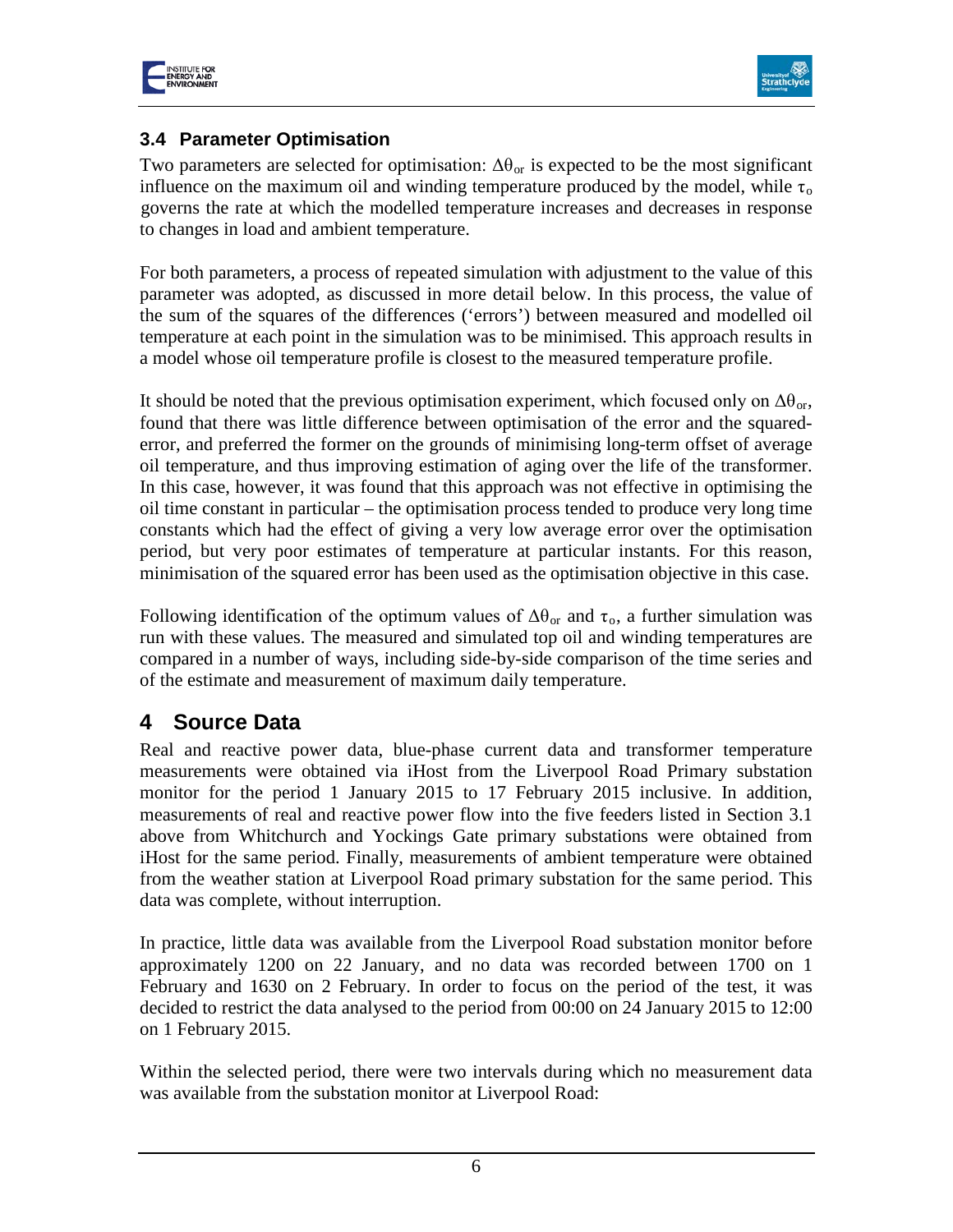



- Monday 26 January 2015 09:10 Tuesday 27 January 2015 08:30 inclusive
- Thursday 29 January 2015 14:30 Thursday 29 January 2015 14:40 inclusive

It will be noted that the first of these periods begins just before the switching to increase the transformer load, and includes almost all of the first 24 hours of the experiment. No transformer temperature measurement or blue phase current is available during these periods, and they have therefore been excluded from the analysis. However, in order that the measured and simulated transformer temperature can be compared over the remainder of the period, it is necessary to synthesise a representative transformer load for these periods. This will ensure that, at the end of the gap in the data, the model is in a state similar to that in which it would have been had measurements been continuously available. The time taken to settle to a fully representative state is thus reduced, and the ability to use the available measurements for comparison is maximised.

### **4.1 Synthesis of Representative Load Data**

In the previous study, gaps in the transformer load data had been filled using average load profiles for the relevant day of the week calculated from transformer load measurements taken over a number of weeks surrounding the study period. This approach was considered partly impractical here for a number of reasons:

- The substation monitor at Liverpool Road had exhibited significant reliability problems in the weeks preceding the experiment. This meant that any average profile would be very inconsistent in the periods represented.
- Synthesised load measurements during the load transfer period would need to be constructed from estimates of load on the individual transferred feeders derived from measurements at Yockings Gate and Whitchurch substations.
- A long-term problem with the substation monitor at Whitchurch meant that no load measurements for feeder 4 were available until the normal configuration was restored at the end of the experiment.
- The HV customer connection at Cold Store was transferred from Yockings Gate feeder 5 to Liverpool Road during the study period.

In the light of these considerations, an alternative approach was devised, making use of measurements from throughout the period over which they were obtained. For each non-Liverpool Road feeder other than Whitchurch feeder 4 and Yockings Gate feeder 5, a daily average load profile for Mondays, Tuesdays and Thursdays was calculated from measurements taken during the weeks beginning 12 January to 2 February inclusive, but excluding the week of the experiment, and any zero measurements. As an example, the recorded loads for Whitchurch feeder 1 are shown in [Figure 2.](#page-7-0) The period of the experiment (during which no load was recorded at Whitchurch for this feeder) is bounded by the vertical turquoise lines. The trace for the week beginning 9 February is somewhat lower than the weeks more closely surrounding the experiment and was therefore excluded.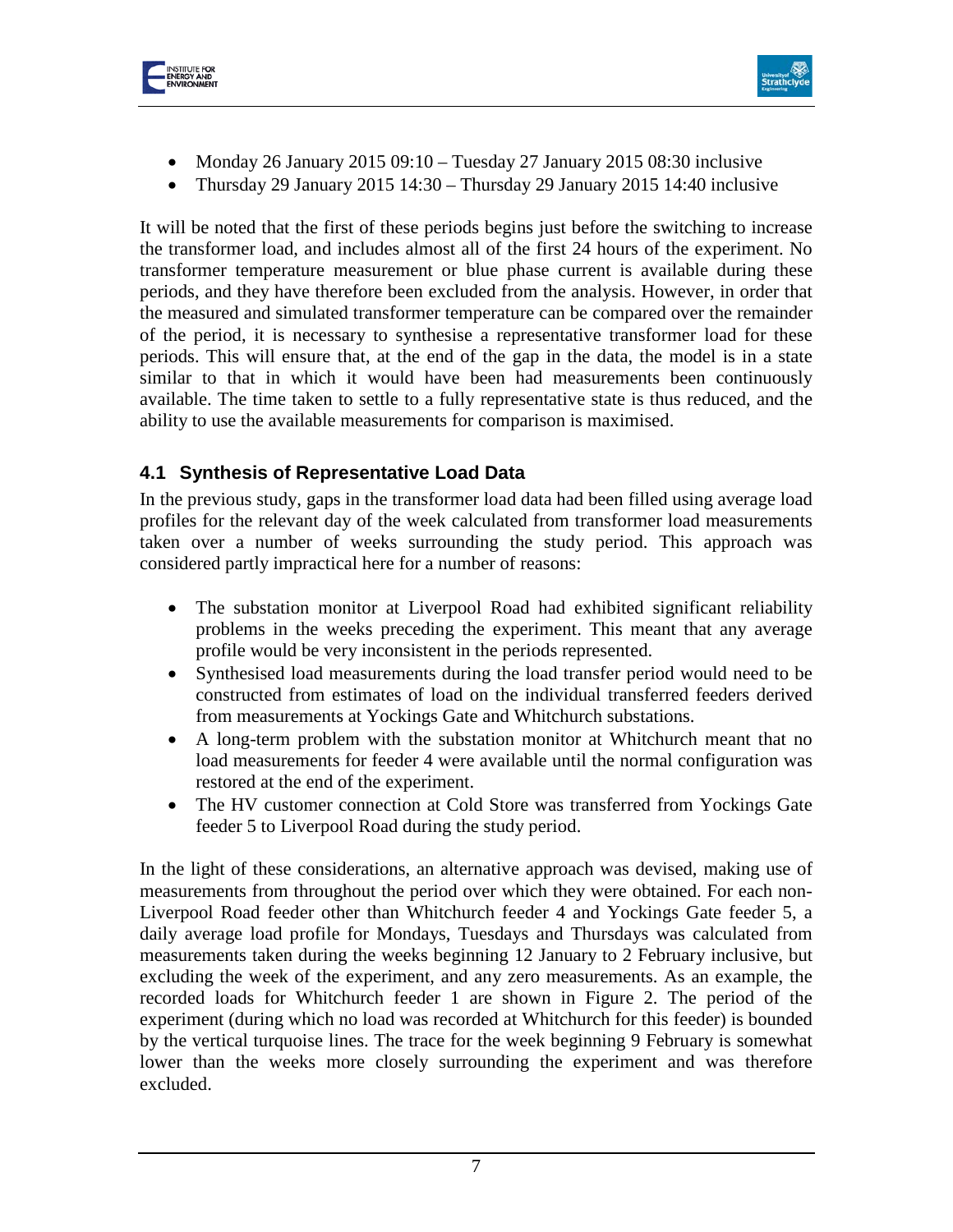





**Figure 2: Weekly measured load on Whitchurch feeder 1**

<span id="page-7-0"></span>For Whitchurch feeder 4, a similar process was undertaken using the weeks beginning 2 February and 9 February. The relevant portions of these profiles were extracted and used to represent the transferred loads during the experiment.

Weekly load traces for Yockings Gate feeder 5 are shown in [Figure 3.](#page-7-1) The Cold Store load supplied during the week beginning 19 January and on 26 January until the start of the experiment is clearly visible. The experiment ends during the overnight minimum on Thursday evening, and it is apparent that the Cold Store load remains supplied from Liverpool Road and does not return to this feeder.



**Figure 3: Weekly measured load on Yockings Gate feeder 5**

<span id="page-7-1"></span>It is clear that no representative load measurement is available for a Monday on which Cold Store is supplied from this feeder between mid-morning and evening, and that Cold Store must usually be supplied from Liverpool Road.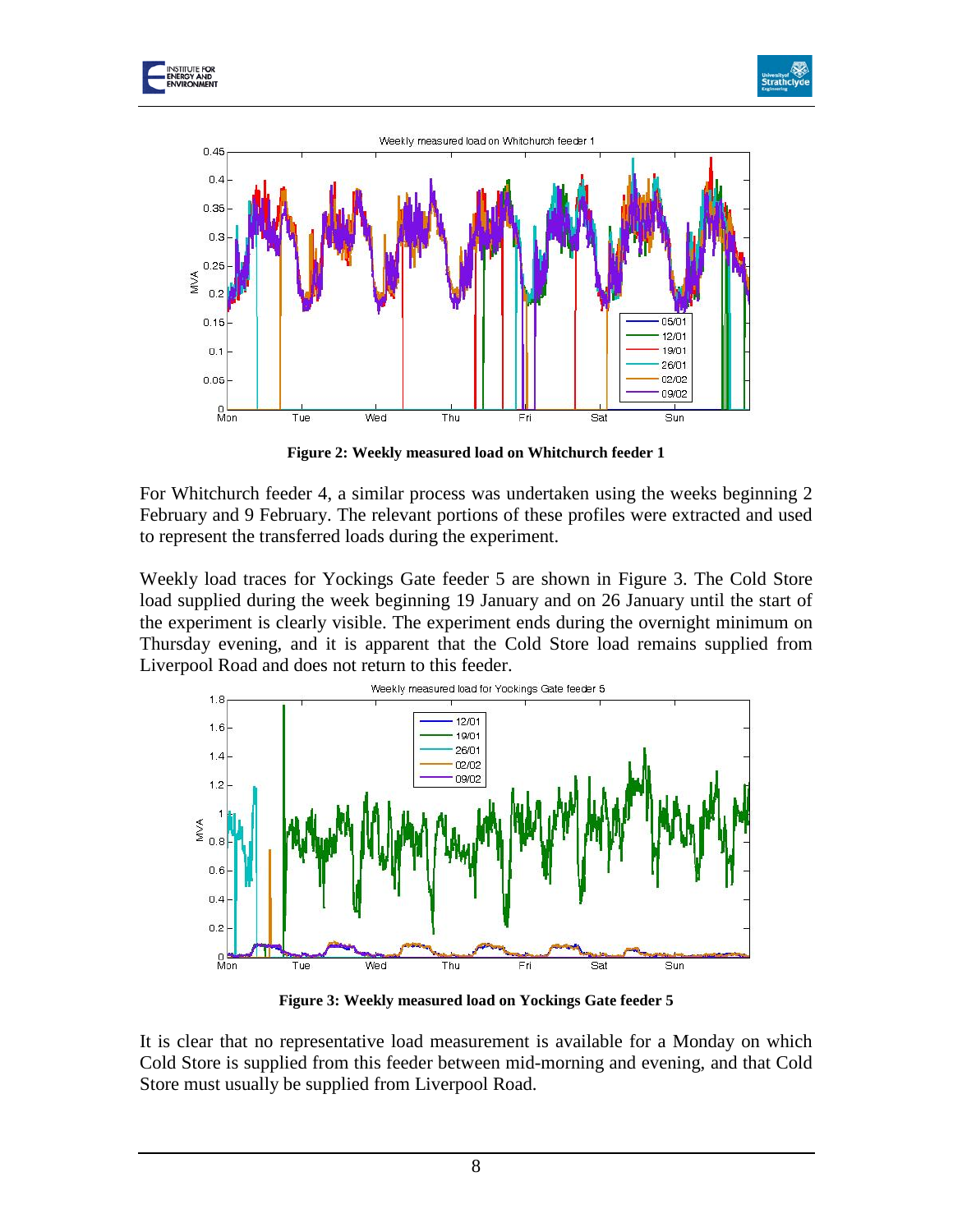



Weekly load traces for the Liverpool Road primary transformer are shown in [Figure 4.](#page-8-0) The period of the experiment in the week beginning 26 January is clear, as is the gap in measurements from Monday morning to Tuesday morning. A load transfer on the previous Monday can also be seen. The effect of Cold Store being supplied from Yockings Gate in the latter part of the week beginning 19 January and on the Monday of the experiment can be seen in the reduction in load in comparison to other weeks.



**Figure 4: Weekly load measurements on Liverpool Road primary transformer**

<span id="page-8-0"></span>Based on these observations, the load on Yockings Gate feeder 5 and the load normally supplied from Liverpool Road were modelled as follows: Yockings Gate feeder 5 load was represented using data from the week beginning 12 January, when Cold Store was supplied from Liverpool Road. Core Liverpool Road load was represented using measurements taken in the week beginning 9 February, since this data is complete for the days and times of interest, and includes Cold Store load. However, since Cold Store was *not* supplied from Liverpool Road for the period between loss of measurements on 26 January and the start of the experiment, the difference in Yockings Gate feeder 5 load between 26 January (when Cold Store was fed from Yockings Gate) and 9 February (when it was not) was subtracted for that period. It need not be added to the Yockings Gate load, since Cold Store is not fed via Liverpool Road during that time, and should therefore not be included in the synthesised load.

The synthesised load profile for the Liverpool Road primary transformer is therefore constructed as follows:

- From 0915 on 26 January until the start of the experiment: representative core Liverpool Road load
- From the start of the experiment until 0830 on 27 January: representative core Liverpool Road load *plus* representative transferred feeder load.
- From 1430 until 1440 on 29 January: representative core Liverpool Road load *plus* representative transferred feeder load.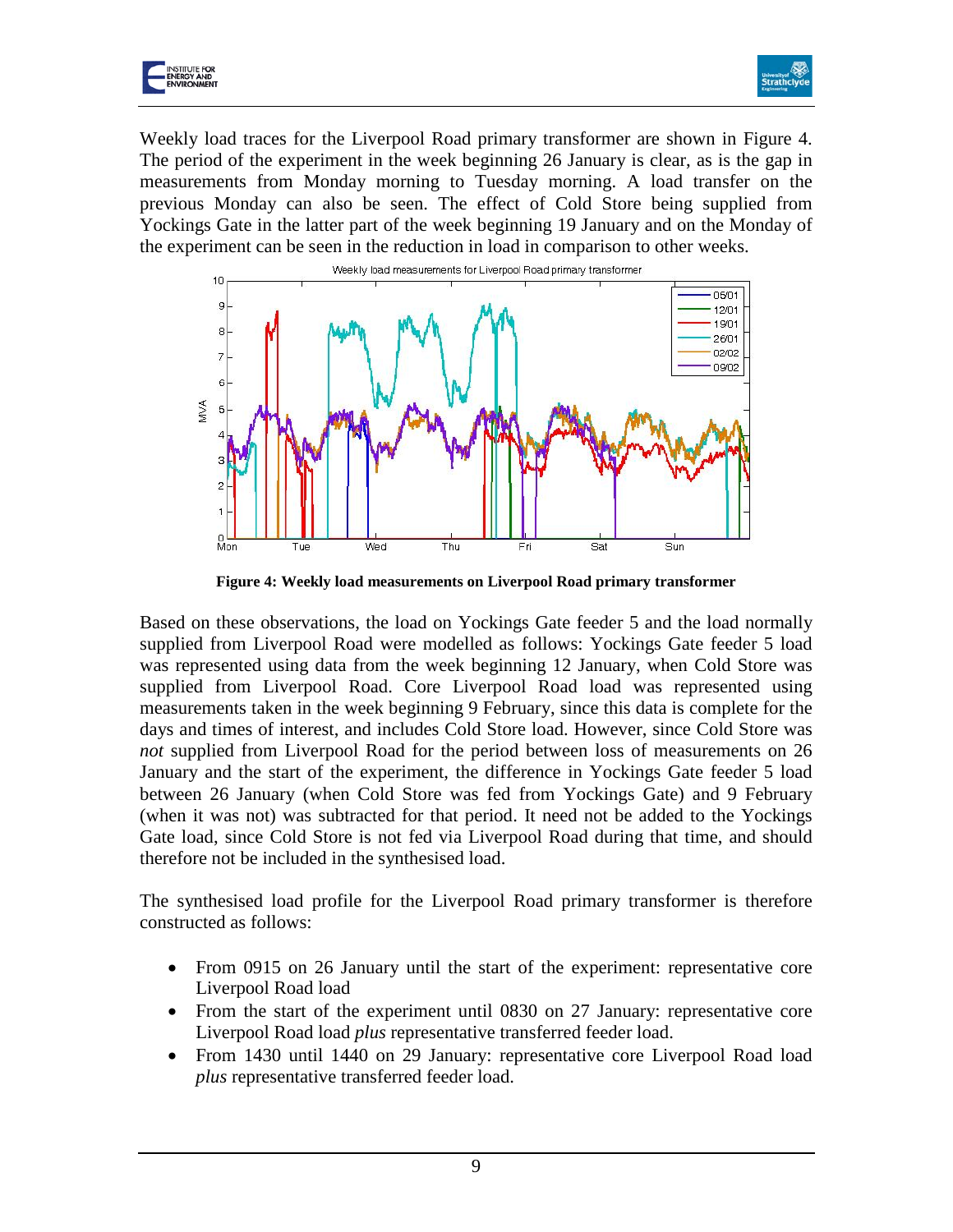



The synthesised load profile is shown in [Figure 5.](#page-9-0)



**Figure 5: Synthesised and measured Liverpool Road load**

<span id="page-9-0"></span>The peak measured load during the test is 9.11MVA, which is 121% of nameplate rating. The minimum overnight load measured during the test was 5.06MVA, 67% of nameplate rating. The minimum load on the transformer during the test is similar to the daily peak load during the previous exercise in November 2014.

### **4.2 Measured Transformer Temperature**

Measurements of Liverpool Road transformer temperature are available for the same periods of time as load measurements at that substation, as shown on page 6. As previously noted, the recorded measurement is derived by adding an offset based on the measured blue-phase current to the measured oil temperature. For comparison purposes, this offset was reversed by application of equation (2):

$$
\theta_o = \theta_w - 15 \frac{I_C}{I_{FL}} \tag{2}
$$

where  $\theta_o$  and  $\theta_w$  are respectively the top oil and measured winding temperatures,  $I_c$  is the measured C-phase current and *I<sub>FL</sub>* is the phase current at rated load.

Figure 6 shows the recorded temperature value and calculated oil temperature for the period of interest.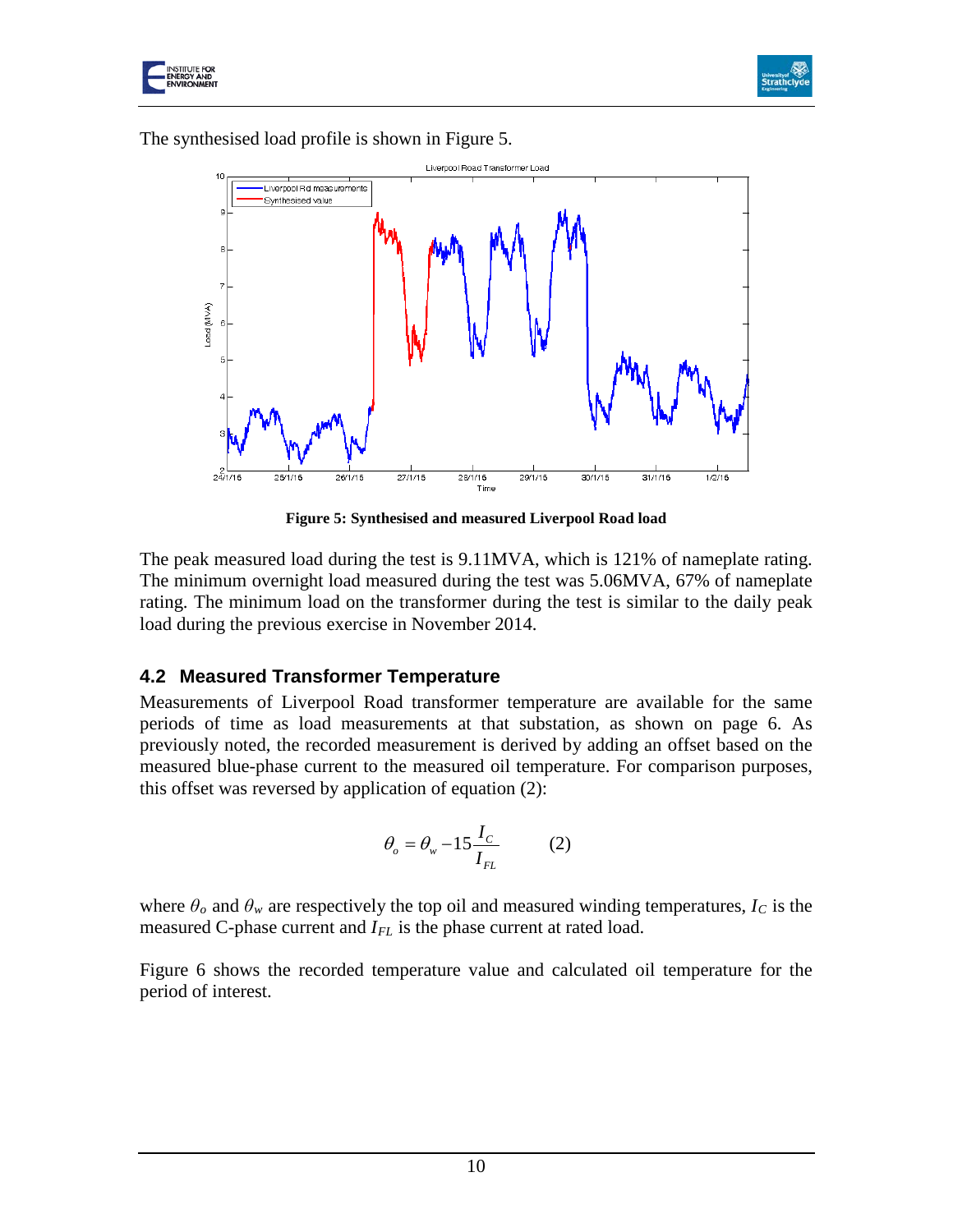





**Figure 6: Recorded transformer temperature at Liverpool Road**

Five features are identified in Figure 6 using the letters A–E. Each of these is a large difference between adjacent temperature measurements (i.e. over a period of 10 minutes). They are described in more detail in Table 2:

| Feature      | Time            | Direction of change | Magnitude $(C)$ |
|--------------|-----------------|---------------------|-----------------|
| A            | 27/1/2015 10:00 | Fall                | 8.6             |
| B            | 27/1/2015 13:00 | Rise                | 4.0             |
|              | 28/1/2015 00:00 | Rise                | 4.2             |
| D            | 28/1/2015 17:50 | Fall                | 10.8            |
| E            | 28/1/2015 22:00 | Rise                | 5.5             |
| $\mathbf{F}$ | 29/1/2015 11:00 | Fall                | 11.0            |

**Table 2: Anomalous features in recorded transformer temperature**

<span id="page-10-0"></span>It is unlikely that these features represent actual changes in the thermal state of the transformer. The relatively long time constant of the transformer oil means that a very unusual pattern of loading would be required in order to achieve a sudden heating of the oil (whose temperature is measured) or to suddenly add a large offset through the currentbased adjustment carried out by the measurement device. Such a change would be likely to have a large effect on the thermal behaviour of the transformer over the following hours. Similarly, the even larger downward steps could not, in an ONAN transformer, be achieved by sudden removal of heat from the oil and windings. Achieving such a reduction through the measurement device's offset mechanism would require a reduction of over 70% in the blue-phase current: such a drop in current would be very obvious, and is not observed.

It is therefore likely that these steps are either an artefact of the measurement process, resulting from interference or error in the measurement, or a change in the internal behaviour of the transformer so that the temperature to which the sensor is exposed suddenly changes. For example, it is possible that the flow pattern of the oil changes so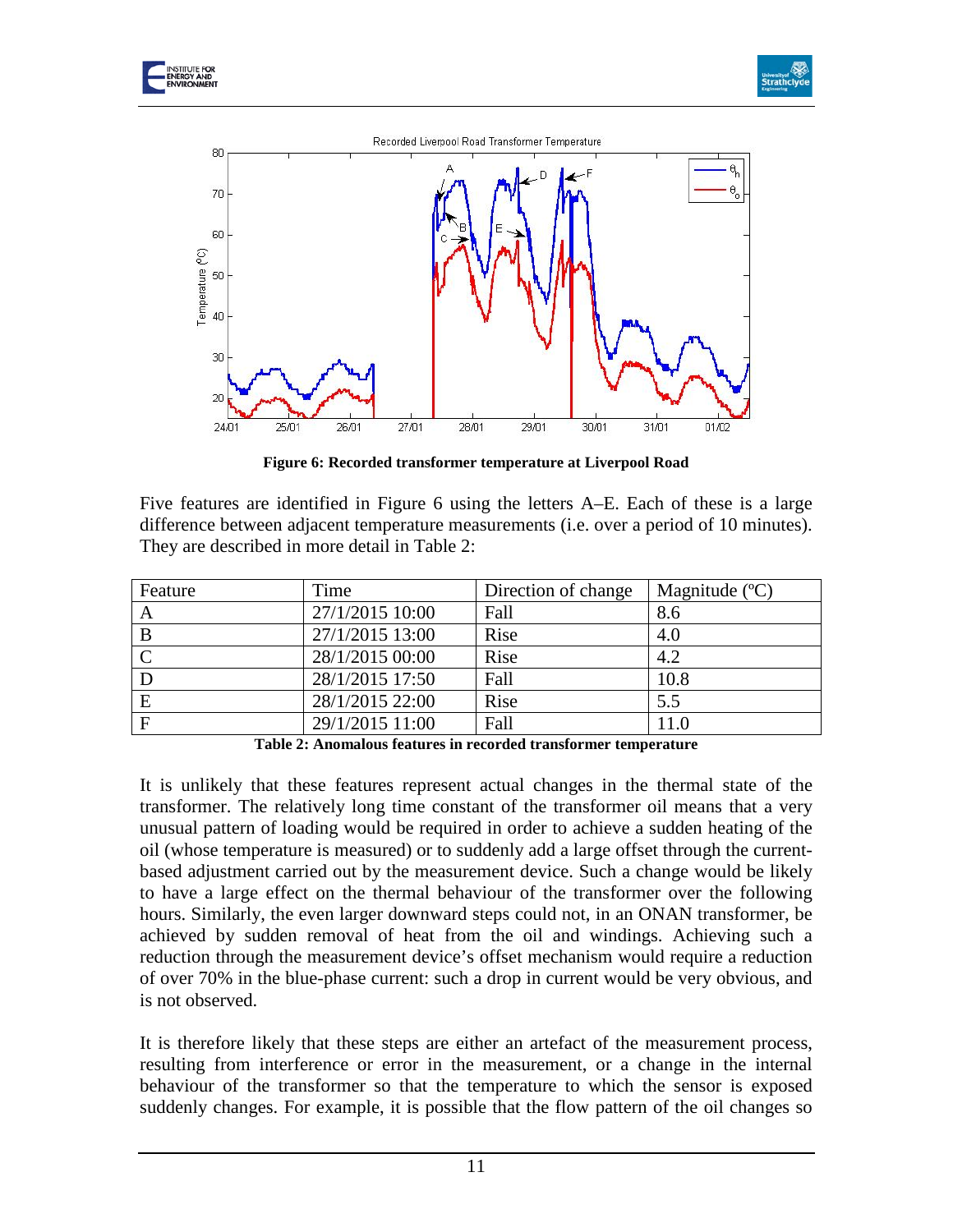



that, at times the sensor pocket is in a flow of hot oil emanating directly from the windings, while at others this flow is directed elsewhere and the sensor is in cooler mixed oil. This would result in two measurement regimes, one in which the measurement is 'high' in relation to the true thermal state of the transformer and one in which it is 'low'.

It is notable that the upward steps in measured temperature generally take place while the transformer is cooling towards its overnight minimum temperature, although B takes place during the day while the transformer load and temperature is high. The downward steps appear to occur when the transformer temperature is high and close to a peak, either at the end of the rise to morning peak temperature (A and F) or close to the evening peak (D). On this basis, it might be expected that a further upward step would take place on the evening of 29 January or early on the morning of 30 January. Although such a feature is not immediately apparent from Figure 6, close examination of the recorded transformer temperature shows a rise of 1.5ºC at 21:30, which may play an analogous role to features C and E. Although there is therefore some evidence that the thermal state of the transformer influences these features, there is too little data to accept or reject any hypothesis in explanation. The presence of the two rising steps B and C in succession is evidence against the idea of there being two distinct operating states of the transformer driven by temperature.

The complete set of transformer temperature measurements taken since the installation of the sensor at Liverpool Road has been reviewed, and no similar features occur in measurements taken outside the period of this experiment. This indicates that they only occur when the transformer is operating at abnormally high load.

Since the Liverpool Road primary transformer is ONAN-cooled, the observed features cannot be the result of changes in the activity of forced cooling systems. However, in ONAF- and OFAF-cooled transformers, the effect of such changes might be observed in the measured temperature. In particular, starting and stopping of oil pumps might be expected to result in changes to the internal flow pattern; changes in the temperature of the oil to which the sensor pocket is exposed are therefore possible. Analysis of future measurements from force-cooled transformers should be carried out with this possibility in mind.

For the analysis described here, the effect of excluding the suspect features and the data immediately surrounding them from the parameter optimisation will be tested. No attempt will be made to derive parameters based on hypotheses of the underlying transformer behaviour.

### **4.3 Ambient Temperature**

Ambient temperature measurements made at Liverpool Road weather station are shown in Figure 7. The temperature measurement set completely covered the period of interest. No further processing of this data was carried out.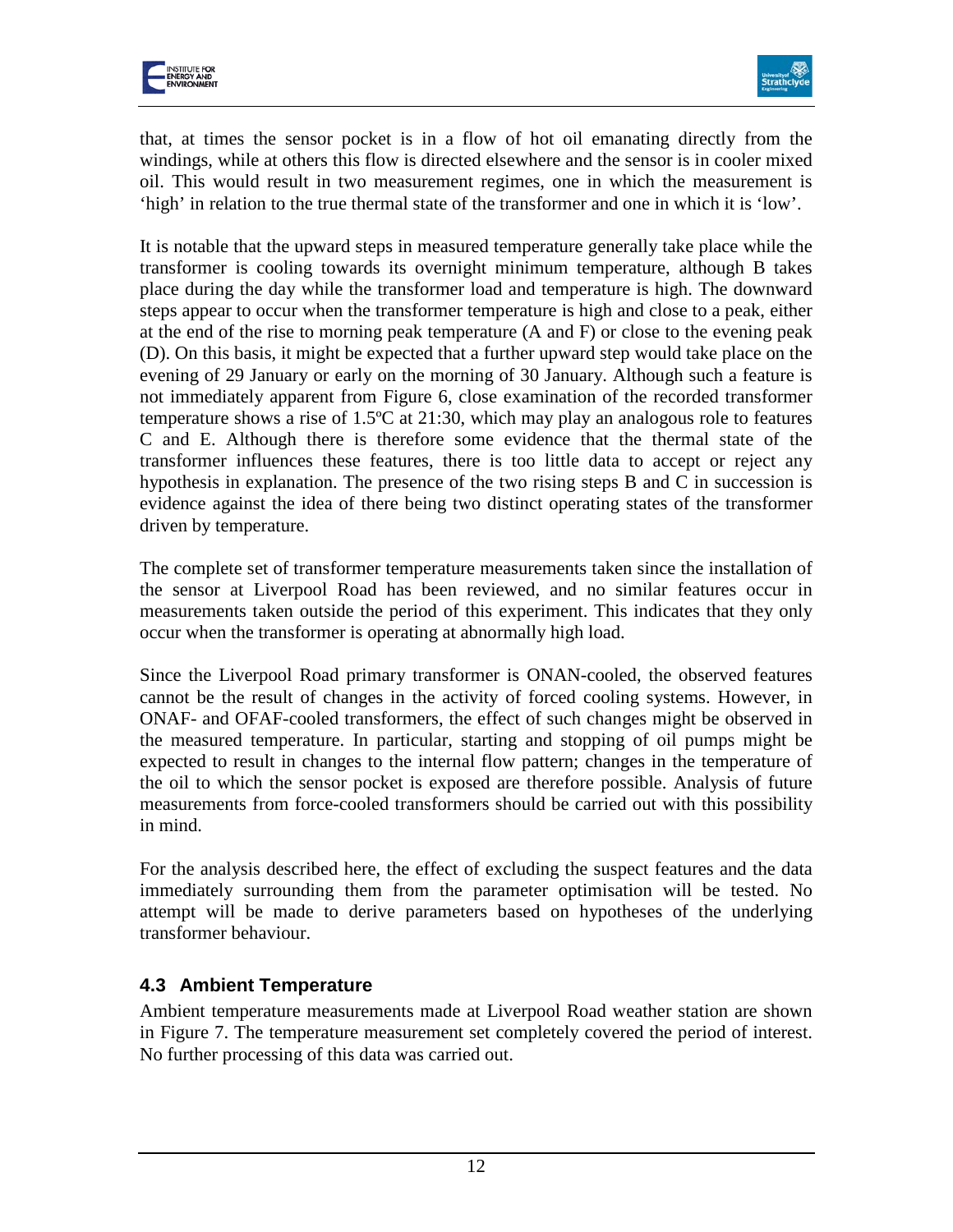





**Figure 7: Measured ambient temperature at Liverpool Road**

## <span id="page-12-1"></span>**5 Optimisation of Parameters**

#### **5.1 Transformer Thermal Model**

The optimisation process used the Matlab/Simulink implementation of the IEC thermal model developed for the initial assessment of the model, and discussed in the previous technical note. The model is shown in [Figure 8,](#page-12-0) and was parameterised using the values in [Table 1,](#page-3-0) with the exception that the proposed values of 19.5ºC and 43°C previously noted were used for  $\Delta\theta_{\rm hr}$  and  $\Delta\theta_{\rm or}$  respectively.



**Figure 8: Transformer thermal model**

<span id="page-12-0"></span>The model was initialised by simulating the transformer behaviour for the period from 00:00 on 24 January 2015 to 16:30 on 27 January 2015 using the load profile and temperature measurements from the sources listed in section [4](#page-5-0) above. This process includes synthesised load data during and following the network reconfiguration. It is therefore expected that the transformer model will, at the point where measurement data in the highly-loaded state becomes available, be in approximately the thermal state that it would have been had measurement data been available throughout. However, to reduce the effect of any error, a further eight hours of measured data are applied.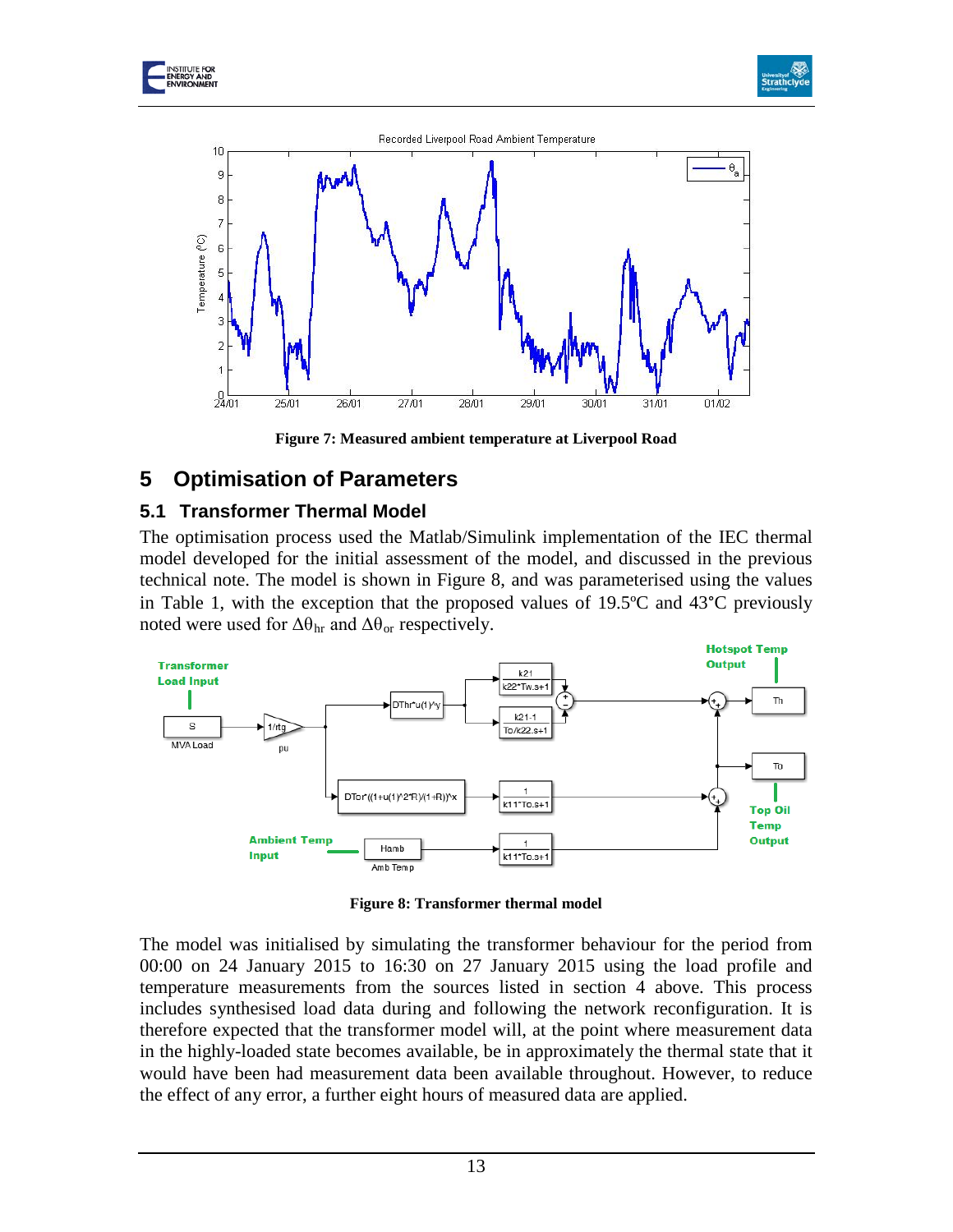



Model outputs from this initialisation period were discarded; they were not used in the optimisation of  $\Delta\theta_{\text{or}}$  and do not appear in the subsequent comparisons.

### **5.2 Optimisation Process**

An initial estimate of the aggregate temperature error over the study period was calculated by running a simulation with  $\Delta\theta_{or}$  set to 43°C and  $\tau_o$  set to 210 minutes. For each point for which an oil temperature measurement was available, the difference  $\delta\theta$ between the simulated value and the measured value was calculated, the sums of these differences and their squares were obtained. The measured and modelled temperature profiles for this initial test are shown in Figure 9.



**Figure 9: Measured and simulated hotspot temperature using parameters from previous tuning exercise**

Figure 9 also shows the regions around the suspect data points discussed in section 4.2 above, whose exclusion is to be investigated.

Figure 9 suggests that, in comparison to the measured behaviour, the model of the transformer achieves broadly the correct temperature, but heats and cools too rapidly, particularly during the return to normal operating temperature at the end of the experiment. It is thus expected that optimisation will not result in a significant change to the value of  $\Delta\theta_{\rm or}$ , but that the value of  $\tau_{\rm o}$  will increase.

To optimise the model parameters, the simulated value of  $\Delta\theta_{\text{or}}$  was repeatedly adjusted by 0.1<sup>o</sup>C in the direction which reduced the sum of  $\delta\theta^2$  until minimum magnitudes of the summation was observed. This process was repeated for  $\tau_0$  in steps of 1 minute using the new value of  $\Delta\theta_{\text{or}}$ . The same process was then used to optimise  $\Delta\theta_{\text{or}}$  and  $\tau_{\text{o}}$  in turn until neither changed. In general, it was found that only small adjustments took place after the initial iteration.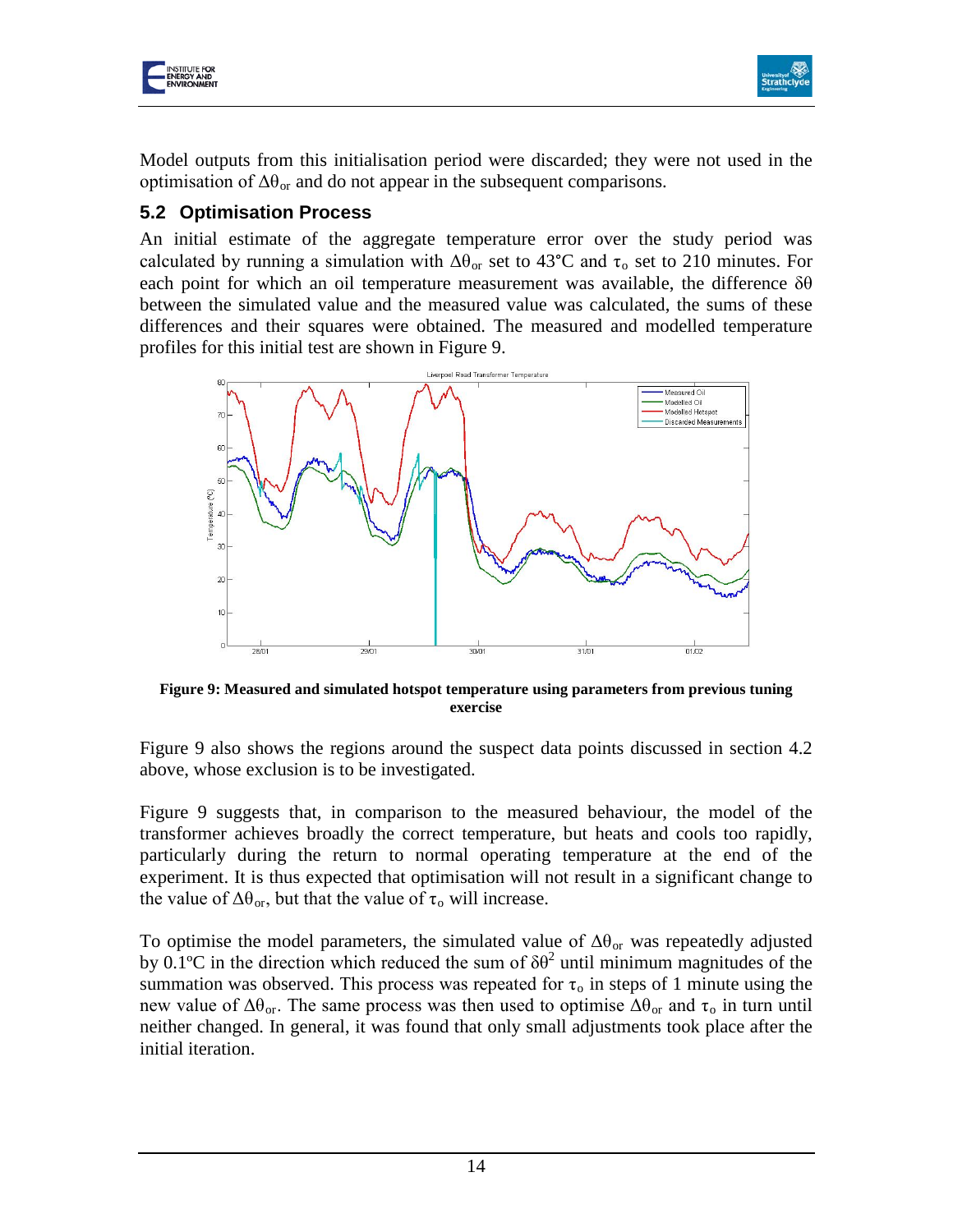



For the simulation period and measurement exclusions outlined above, it was found that the smallest sum of  $\delta\theta^2$  was observed at  $\Delta\theta_{\text{or}} = 44.3^{\circ}\text{C}$  and  $\tau_0 = 388$  minutes.

The value of  $\Delta\theta_{\text{or}}$  is somewhat larger than that found during the previous exercise at lower load. This may indicate that the cooling efficiency of the transformer is lower when operating about its nameplate rating. Although it might be expected that the heat transfer processes from winding to oil and oil to ambient air would improve with increasing temperature gradient across these boundaries, this may be offset by other factors, such as sub-optimal oil flow when operating above the transformer's design rating. As previously noted, there appears to be some evidence of changes in oil flow which are not observed at lower load. As discussed in section [8.2.3](#page-23-0) below, it is also possible that heat transfer to and from the core is attenuating the oil and winding temperature profiles in the low load case.

### **6 Simulation Results**

The period from 1630 on 27/1/2015 to 12:00 on 1/2/2015 was simulated using the revised values of the parameters  $\Delta\theta_{\text{or}}$  and  $\tau_{\text{o}}$ . Results are shown in [Figure 10](#page-14-0) below.



**Figure 10: Simulated transformer temperatures**

<span id="page-14-0"></span>The maximum simulated oil temperature was 54.4ºC shortly after 1800 on 29 January. The maximum simulated hotspot temperature was 79.8ºC, a few minutes before 1800 on the same date.

### **6.1 Comparison with Measured Temperature Data**

The measured and simulated transformer hotspot and top oil temperatures for the study period are shown in [Figure 11](#page-15-0) and [Figure 12.](#page-15-1) The 'measured' hotspot temperature is reconstructed from the measured load and winding temperature using equations (1) and (2):

$$
\theta_h = \theta_w + 15\left(H - 1\right)\frac{I_C}{I_{FL}}\tag{3}
$$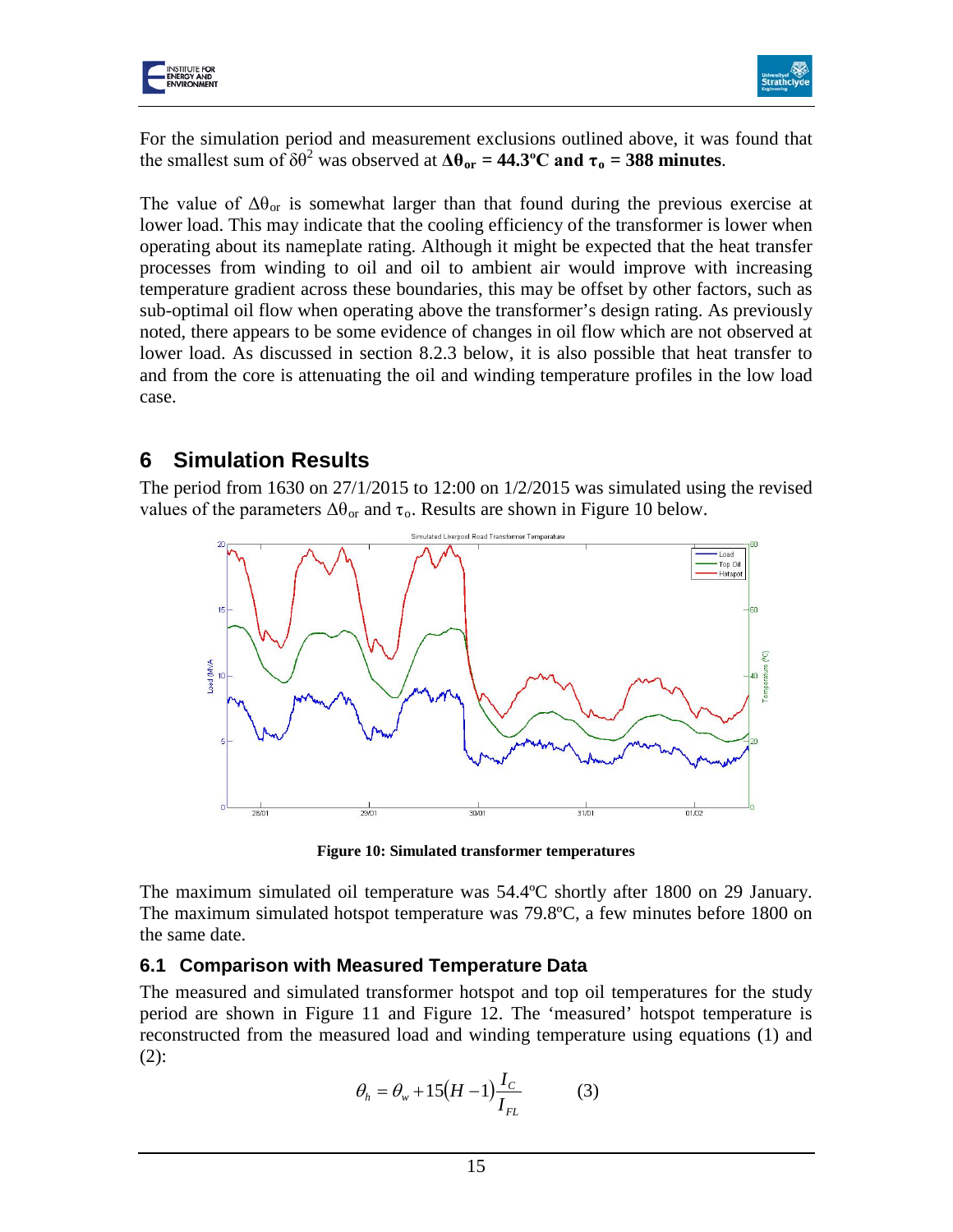



Liverpool Road Hotspot Temperature 90 Calc from Measurement 80 Modelled Discarded Measurement 70 60 Temperature (<sup>P</sup>C) 50 40 30 20 10  $\theta$ 28/01 29/01 30/01 31/01 01/02

**Figure 11: Measured and modelled hotspot temperature at Liverpool Road**

<span id="page-15-0"></span>

**Figure 12: Measured and modelled top oil temperature at Liverpool Road**

<span id="page-15-1"></span>The simulated hotspot temperature is reasonably similar to that calculated from measurements. The simulated daily peak values during the experiment are slightly higher than those measured, particularly on the evening of 29 January. The model generally appears to heat up at a similar rate to the actual transformer, but cools more rapidly, particularly during the overnight cooling period following the end of the experiment. The maximum overestimate of hotspot temperature is 6.3ºC, which occurs immediately after the first sudden drop in measured temperature. The maximum underestimate of hotspot temperature is 14.8ºC, which occurs during the overnight cooling period following the end of the experiment. For comparison, the equivalent results using the values from the previous tuning exercise are 5.0ºC and 19.3ºC respectively.

The simulated oil temperature is generally similar to the value calculated from measurements, but with significant divergences on 28 January and from 31 January until the end of the study period. On 28 January, the model is too cool in the early part of the day (in which the 'high' measurement regime applies) and too warm in the later part of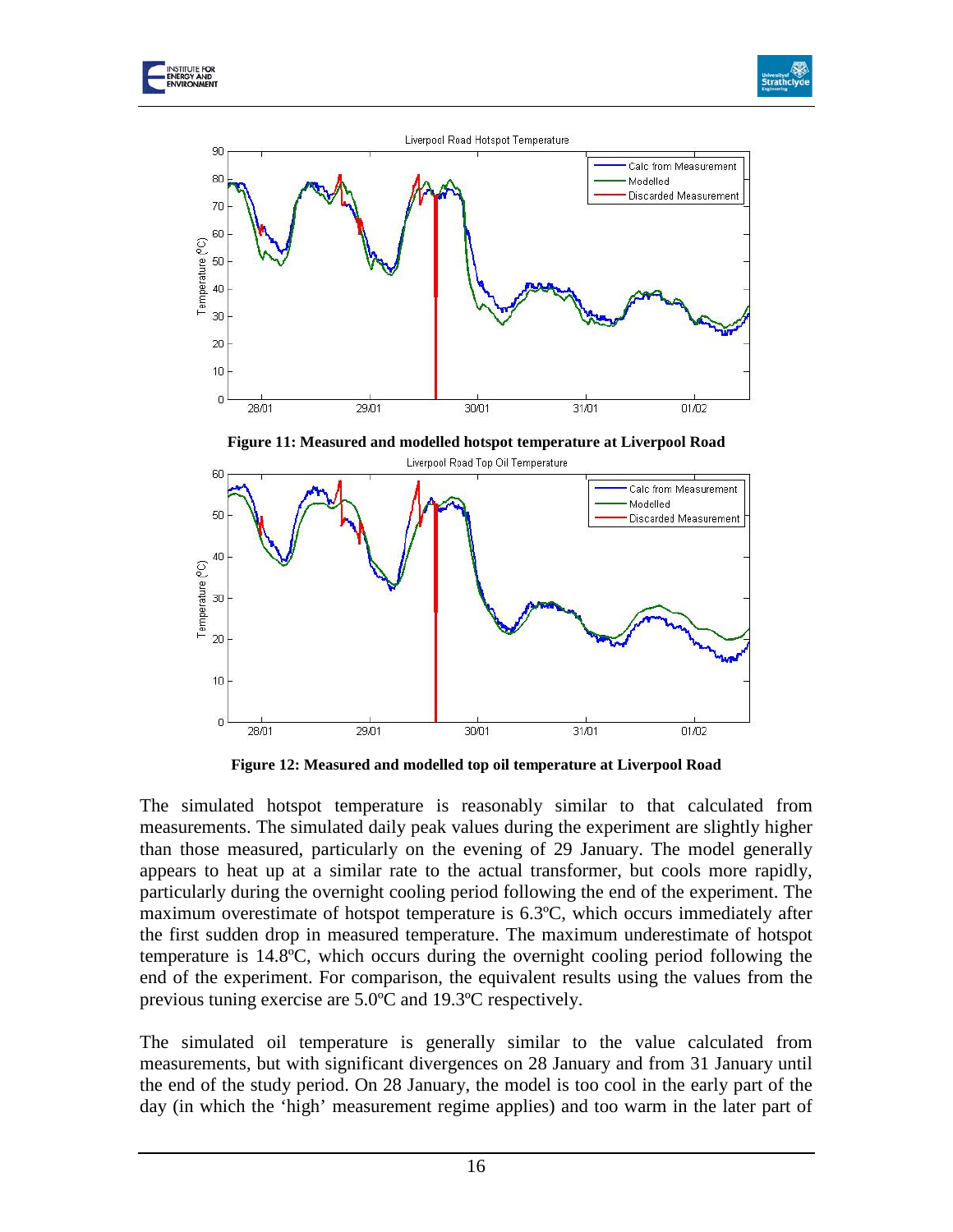



the day, in which the 'low' regime applies). From 31 January onwards, the model fails to replicate a slow continued cooling of the oil, during which the oil-to-hotspot temperature difference remains largely constant. During and immediately after the experiment, the model appears to correspond well to the cooling phase of transformer operation, but heats up more slowly than the physical transformer.

The largest overestimate of top oil temperature is 5.8ºC, which occurs during the evening of the first sudden drop in measured temperature. The largest underestimate is 6.9ºC, which occurs during the rise from the overnight minimum temperature on the morning of 29 January. The equivalent results using the values from the previous tuning exercise are 4.8ºC and 11.5ºC respectively.

In general, the greatest differences between observed and modelled behaviour occur either when the measured temperature shows a sudden change (which may indicate a change in the behaviour of the transformer) or when the transformer thermal state is changing rapidly in the morning or evening. In this latter case, it is expected that small discrepancies in the modelled rate of heating or cooling will lead to significant errors in modelled temperature, which will reduce as the transformer's thermal state stabilises. The behaviour after the end of the test suggests that, following the initial cooling at the end of the experiment, there is a further slow cooling phase, perhaps involving the release of heat from the transformer core, which is not represented by the model. It is unfortunate that the lack of measurement data from the first day of the experiment prevents the investigation of any similar behaviour when the transformer becomes heavily loaded – such behaviour might provide additional headroom for short-term emergency loading.

### **6.2 Assessment of Daily Peak Temperature**

The principal restriction on the ability of a transformer to support a particular set of loads is the peak hotspot temperature attained during the daily load cycle. It is therefore useful to assess the accuracy of the model's representation of the maximum hotspot temperature on each day of the study period. These, together with the values derived from measurements using equation (3), are shown in Table 3. Values calculated using the parameters found during the previous tuning exercise are also shown. As previously, the measurements around the sudden changes in recorded transformer temperature have been excluded from these results.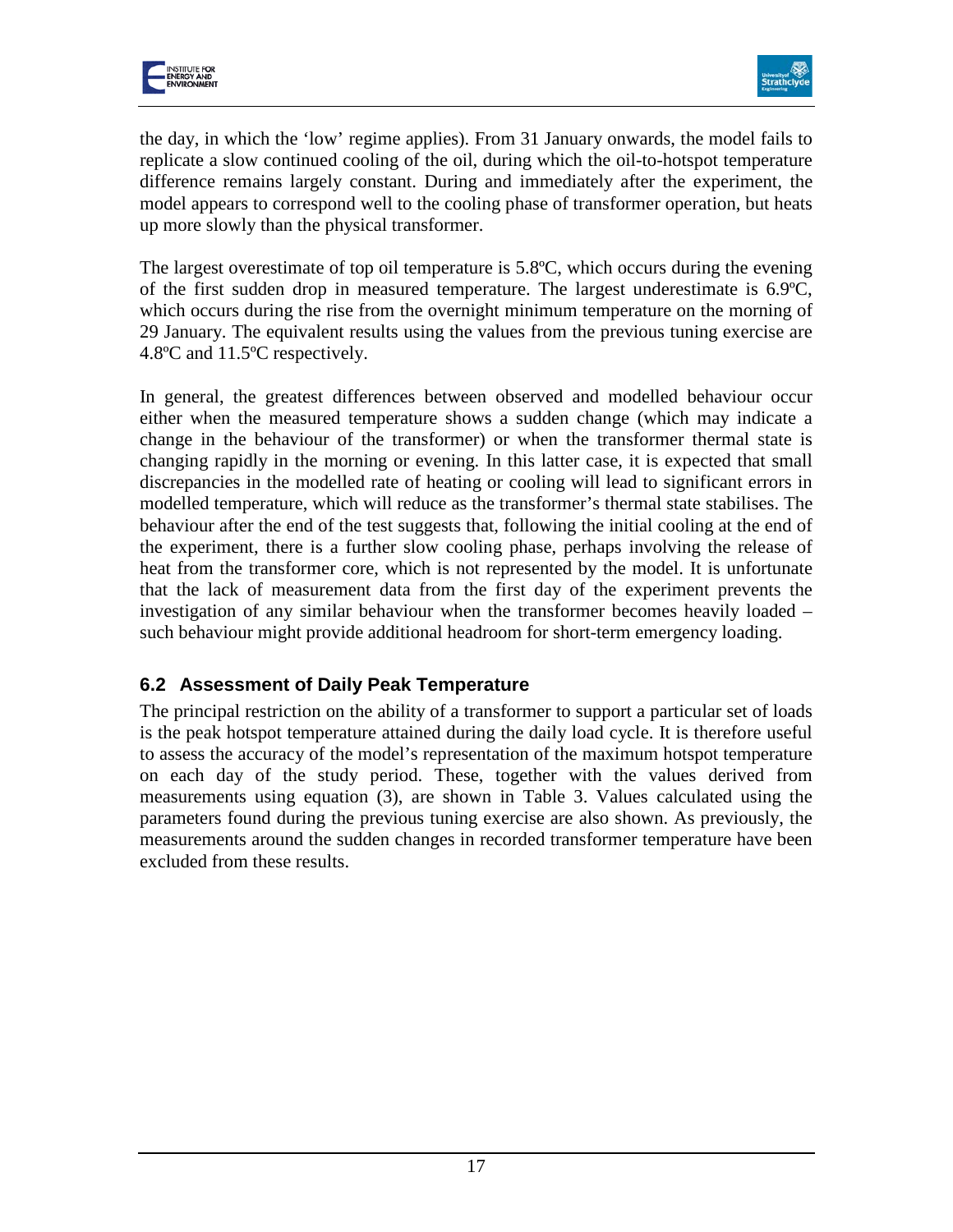



| Max <sub>θh</sub>     |            | From previous exercise |                 | New values |                 |
|-----------------------|------------|------------------------|-----------------|------------|-----------------|
| Date                  | (measured) | Max $\theta_h$         | Overestimate/   | Max θ $_h$ | Overestimate/   |
|                       | (°C)       | (modelled)             | (underestimate) | (modelled) | (underestimate) |
|                       |            | (°C)                   | (oC             | (°C)       | (°C)            |
| 27/1/20151            | 78.3       | 77.5                   | (0.8)           | 78.2       | (0.1)           |
| 28/1/2015             | 78.7       | 78.7                   | 0.0             | 78.5       | (0.2)           |
| 29/1/2015             | 76.1       | 79.6                   | 3.5             | 79.8       | 3.7             |
| 30/1/2015             | 42.9       | 40.9                   | (2.0)           | 40.5       | (2.4)           |
| 31/1/2015             | 38.0       | 39.5                   | 1.5             | 39.3       |                 |
| 1/2/2015 <sup>2</sup> | 31.0       | 33.8                   | 2.8             | 33.9       | 2.9             |

**Table 3: Comparison of modelled and measured peak hotspot temperature**

From Table 3, it is clear that the larger differences between modelled and measured values tend to be overestimates: the two underestimates at high load are very small. The sole large underestimate of daily peak hotspot temperature occurs on the day following the experiment. On this day the measured and modelled peak hotspot temperature occurred shortly after midnight, during the transformer's cooling period at the end of the experiment. In comparison to values from the previous tuning exercise, the (small) underestimates of hotspot temperature are reduced, while overestimates increase by a very small amount.

## **7 Sensitivity Analysis**

Earlier sections identified a number of uncertainties and observed phenomena whose effect on the optimised parameters of the transformer model should be investigated. The following sensitivities were studied by repeating the optimisation process using a subset of, or modification to, the measured transformer temperature:

- Saturation of transformer load compensation in the measurement device: the 'measured' transformer top oil temperature was recalculated from the winding recorded temperature on the assumption that the load correction was limited to 15ºC at and above nameplate rating. This has the effect of increasing the oil temperature value at high load.
- The effect of different transformer behaviour at high load was investigated by ending the comparison period at 08:00 on 30/1/2015 – i.e. immediately after the overnight cooling period at the end of the experiment.

### **7.1 Load Compensation Saturation**

In order to investigate the possibility that the load-dependent offset from oil to winding temperature applied by the temperature measurement device saturates at full-load current  $(i.e.$  that the maximum offset is 15 $\degree$ C at full load current), an alternative oil temperature time series was calculated as follows:

 $\overline{a}$ 

<span id="page-17-0"></span> $1$  From 16:30 onward

<span id="page-17-1"></span><sup>2</sup> Until 12:00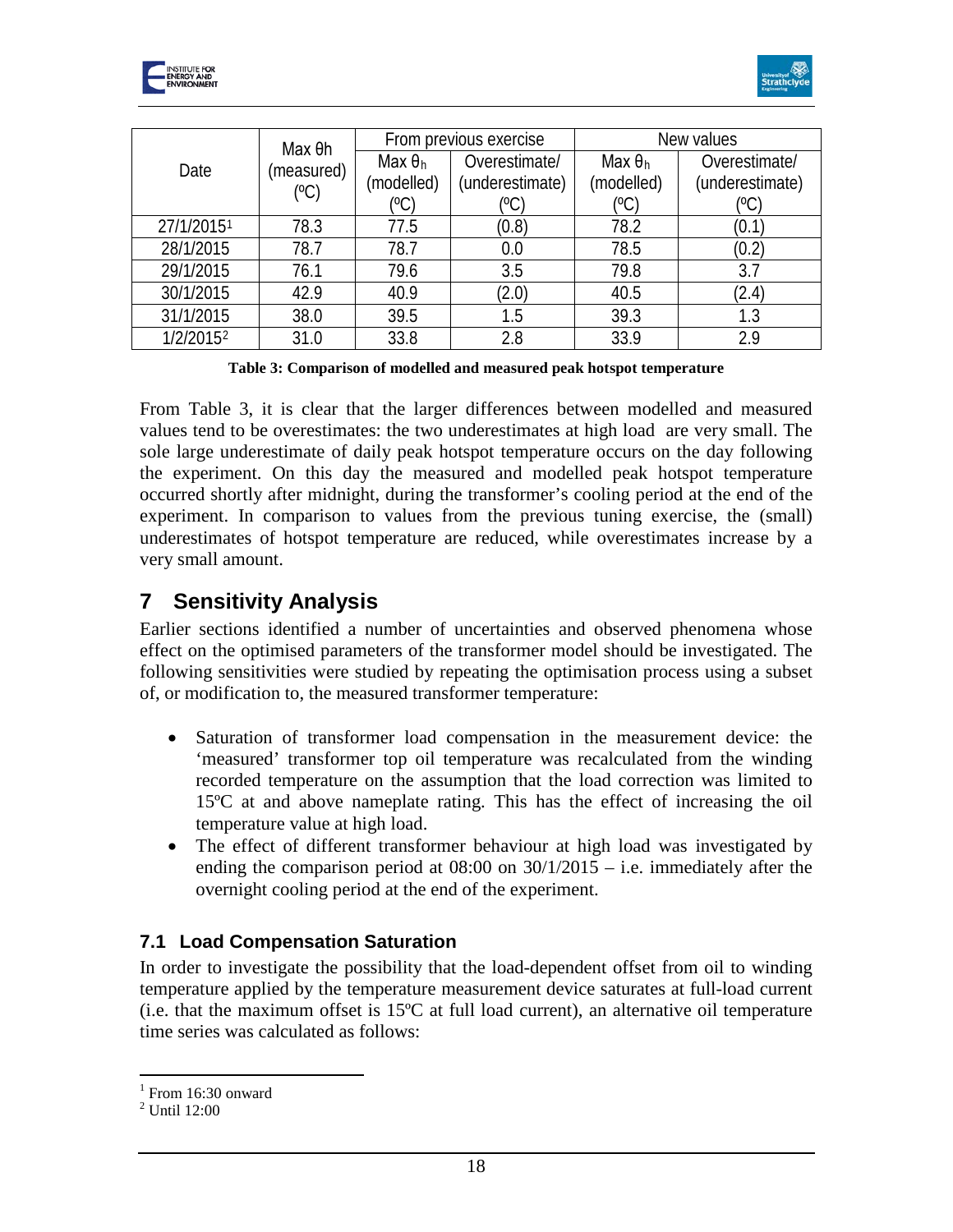



$$
\theta_o' = \begin{cases} \theta_w - 15 \frac{I_C}{I_{FL}} & \text{:} \quad I_C \le I_{FL} \\ \theta_w - 15 & \text{:} \quad I_C > I_{FL} \end{cases} \tag{4}
$$

where  $\theta_o$  and  $\theta_w$  are respectively the top oil and measured winding temperatures,  $I_c$  is the measured C-phase current and *I<sub>FL</sub>* is the phase current at rated load. The resulting oil temperature is therefore higher than the base case when the transformer operates above its nameplate rating, as shown in Figure 13.



**Figure 13: Effect of load offset saturation on calculated oil temperature**

As can be seen, the effect of saturation of the load-related temperature offset at  $15^{\circ}C$  is to slightly increase the calculated oil temperature by a small amount at the daily temperature peaks during the experiment.

Under these conditions, the optimised values of  $\Delta\theta_{or}$  and  $\tau_o$  were found to be **45.2°C** and **344 minutes** respectively. The increase in  $\Delta\theta_{or}$  and reduction in  $\tau_o$  are perhaps to be expected since the result of assuming saturation of the load offset is that the true oil temperature is proportionately increased above rated load, and must therefore increase and reduce more rapidly.

The maximum overestimate and underestimate of hotspot temperature are respectively 7.4ºC and 14.6ºC. For the top oil temperature the largest overestimate is 6.7ºC, and the largest underestimate is 5.5ºC. Errors in daily peak hotspot temperature are shown in Table 4: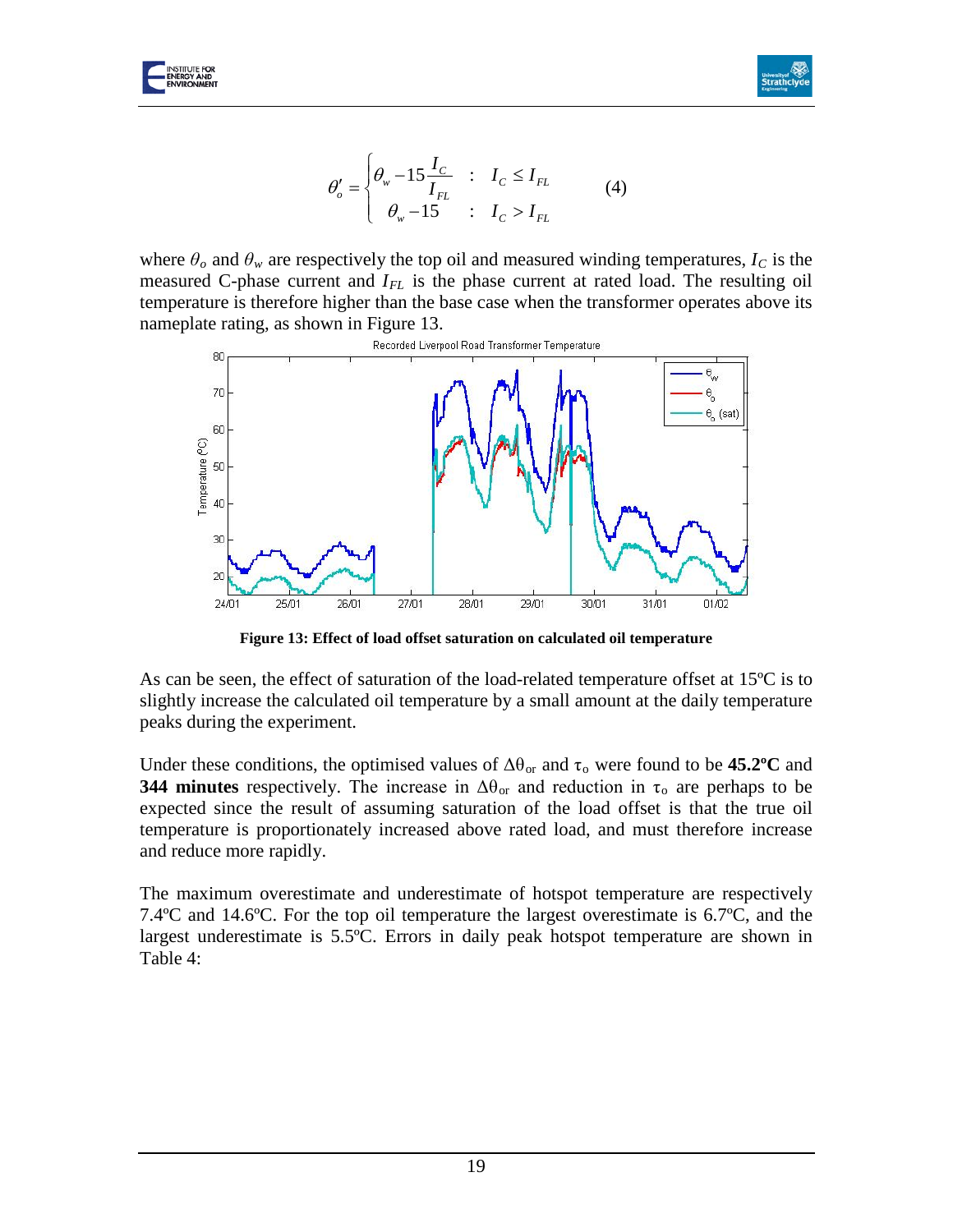



|            | Max Oh     | Max $\theta_h$ | Overestimate/   |
|------------|------------|----------------|-----------------|
| Date       | (measured) | (modelled)     | (underestimate) |
|            | (°C        | (°C)           |                 |
| 27/1/20153 | 78.3       | 79.4           | 1.1             |
| 28/1/2015  | 78.7       | 79.8           | 1.1             |
| 29/1/2015  | 76.1       | 81.0           | 4.9             |
| 30/1/2015  | 42.9       | 41.3           | 1.6             |
| 31/1/2015  | 38.0       | 39.9           | 19              |
| 1/2/20154  | 31.0       | 34.4           | 3.4             |

**Table 4: Comparison of modelled and measured peak hotspot temperature assuming load offset saturation**

This assumption results in a transformer model which is generally warmer than that using the 'base case' values identified in section 5. This results in smaller maximum underestimates and larger maximum overestimates of oil and hotspot temperatures for the study period. The model generally tends to overestimate the peak daily hotspot temperature of the transformer.

#### **7.2 High and Low Load Behaviour**

As shown in Figure 9, the selected test period includes approximately 2½ days of high substation load, 2 days under normal load conditions, and a further half day which might be considered to cover transformer cooling following the experiment. To determine whether there is a change in transformer thermal behaviour between these two loading regimes, the model parameters were optimised using only measurements from the high load and cooling periods, as shown in Figure 14:



**Figure 14: Optimisation of high-load period**

 $3$  From 16:30 onward  $\overline{a}$ 

<span id="page-19-1"></span><span id="page-19-0"></span><sup>4</sup> Until 12:00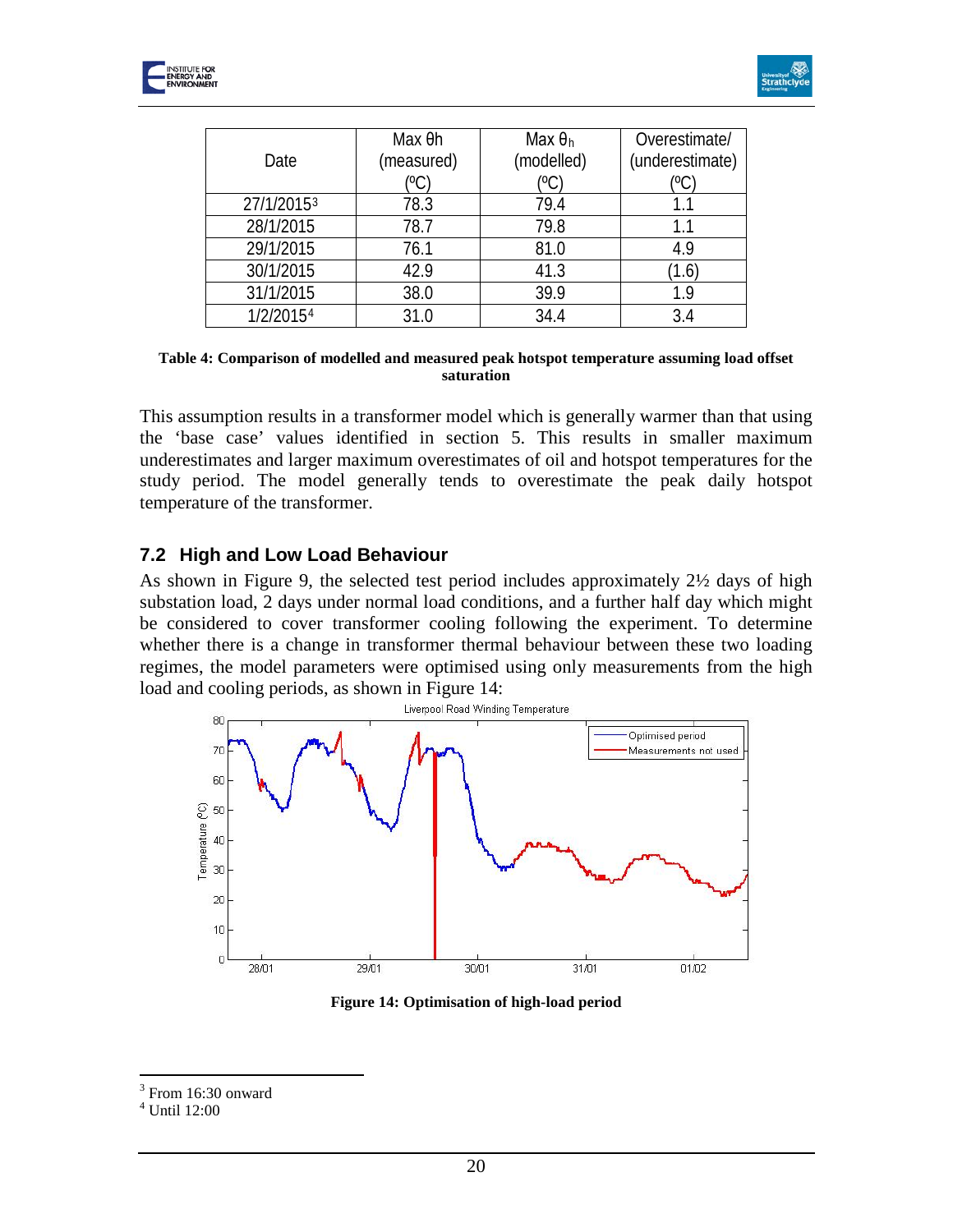



Under these conditions, the optimised values of  $\Delta\theta_{\text{or}}$  and  $\tau_{\text{o}}$  were found to be **45.3°C** and **388** minutes respectively.

The maximum overestimate and underestimate of hotspot temperature are respectively 7.5ºC and 13.8ºC. For the top oil temperature the largest overestimate is 6.9ºC, and the largest underestimate is 6.0ºC. Errors in daily peak hotspot temperature are shown in Table 5:

| Date       | Max <sub>θh</sub><br>(measured)<br>(°C | Max $\theta_h$<br>(modelled)<br>(°C) | Overestimate/<br>(underestimate)<br>(°C |
|------------|----------------------------------------|--------------------------------------|-----------------------------------------|
| 27/1/20155 | 78.3                                   | 79.3                                 | 1.0                                     |
| 28/1/2015  | 78.7                                   | 79.5                                 | 0.8                                     |
| 29/1/2015  | 76.1                                   | 80.9                                 | 4.8                                     |
| 30/1/2015  | 42.9                                   | 41.1                                 | (1.8)                                   |
| 31/1/2015  | 38.0                                   | 39.8                                 | 1.8                                     |
| 1/2/20156  | 31 O                                   | 34.3                                 | 3.3                                     |

**Table 5: Comparison of modelled and measured peak hotspot temperature considering only the high load and cooling parts of the study period**

# **8 Uncertainty**

Two sources of uncertainty might be considered to exist in the parameterised model which is recommended in this technical note. The first is the conventional experimental error associated with the calculation of physical or model quantities from a practical experiment, encompassing small unobserved variations in the conditions of the experiment, and small differences between the 'measured values' of observed quantities and the true physical values.

Secondly, it must be recognised that the IEC model is an approximation to the true behaviour of the transformer. Differences between modelled and true behaviour are likely to exist for a number of reasons, including that some aspects of behaviour are either not represented or are represented in a simplified manner, and that the measured quantities or conditions of measurement may not correspond exactly to those which appear in the model.

Each of the classes of uncertainty is considered in more detail below

### **8.1 Experimental Error**

Conventionally, the uncertainty in the results of an experiment might be evaluated by conducting a number of experiments under as near identical conditions as possible, or by

 $\overline{a}$ 

<span id="page-20-0"></span><sup>&</sup>lt;sup>5</sup> From 16:30 onward

<span id="page-20-1"></span><sup>6</sup> Until 12:00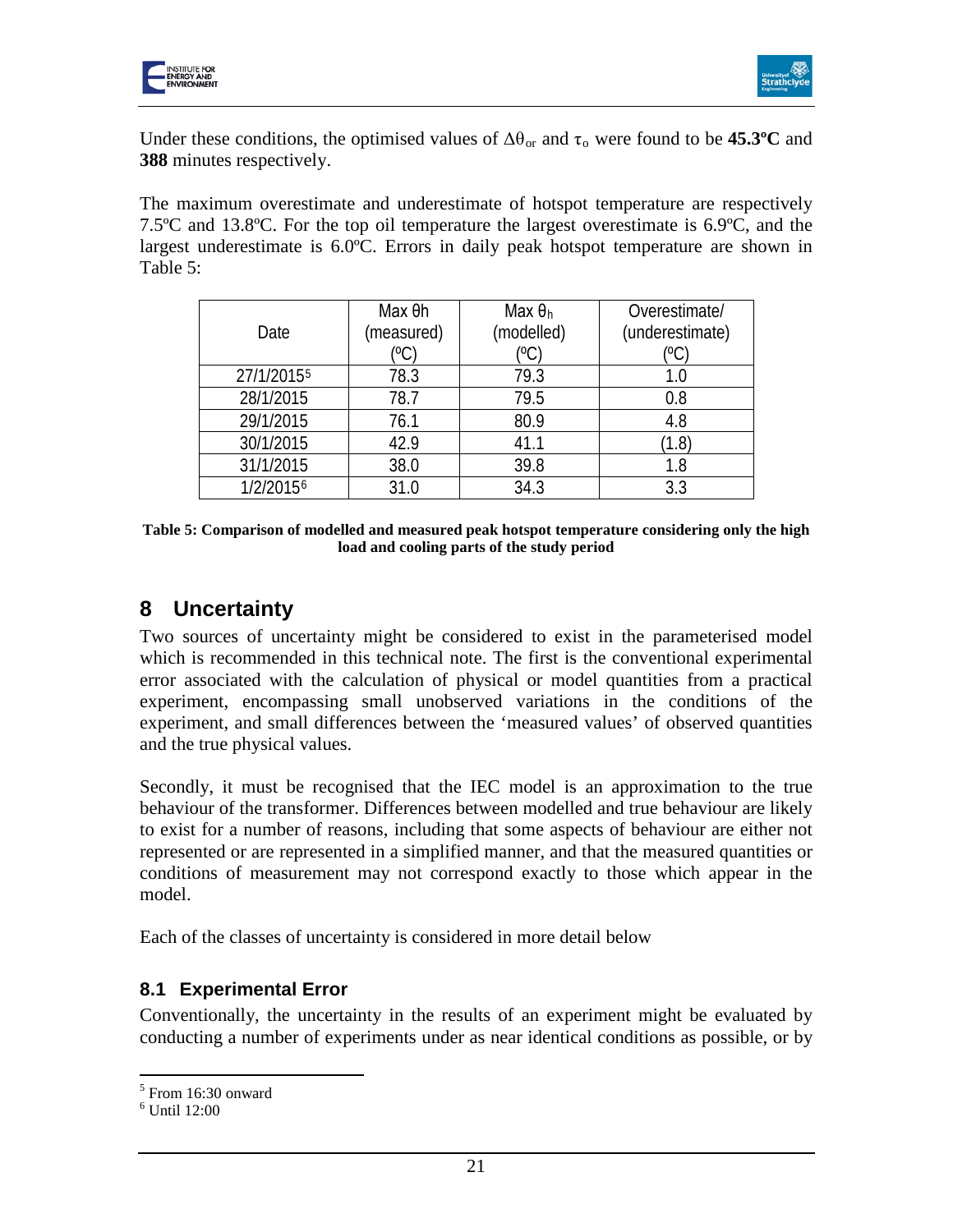



dividing the period of the experiment into a number of parts and calculating results for each. The statistical distribution of the results obtained would then be analysed to determine the error bounds on the calculated parameters, representing the likely spread of measured transformer behaviour around the central estimate of model parameters.

In this case, the experiment was undertaken over a short period, and there are considerable practical difficulties associated with conducting further experiments under conditions of transformer loading above nameplate rating. As such, there is insufficient experimental data to conduct a meaningful statistical analysis of experimental error in this case. However, it is possible to determine the influence of some important contributors to experimental error from the properties of the measurement systems involved.

The data sheet for the transformer temperature measurement system (Ashridge Engineering 852 Plus [2]) states the input-to-output accuracy of the system is  $\pm 2^{\circ}C$  at 20ºC. No indication of variation of this value with temperature is given. Examination of the transformer temperature value recorded by iHost shows that the minimum step between adjacent values is between 1.35ºC and 1.4ºC. Assuming that the measured value is accurately rounded to the nearest available output value, then this suggests a quantisation error in the temperature measurement of  $\pm 0.7$ °C.

The measured C-phase current is also used in the calculation of the oil temperature profile, since it is used to reverse the load-based conversion from oil to winding temperature. Since no additional CT was installed for the use of the temperature monitor, the measurement accuracy of the CT is not considered. Examination of the current values recorded by iHost suggests that the quantisation step is 1A, giving a maximum quantisation error in the current of  $\pm 0.5$ A. The gradient of the function used to reverse the oil-to-winding conversion is 0.0375ºC/A: the corresponding quantisation error in the calculated oil temperature is therefore less than 0.02ºC, which is considered negligible in comparison to the uncertainty in the recorded temperature measurement.

The worst-case error in the calculated oil temperature constant  $\Delta\theta_{\rm or}$ , assuming that all measurements are at the limit of both calibration and quantisation error is therefore  $\pm 2.7$ <sup>o</sup>C

### **8.2 IEC Model Limitations**

The IEC model is a simplified representation of the behaviour of the transformer, and makes assumptions about the nature of the measured and modelled quantities. Three particular areas of difference in thermal behaviour between the IEC model and measured values are suggestive of either changes in the nature of the measurements being made, or of observed behaviour which is not represented in the simplified model. It is recommended that these differences, should be represented by allowing small margins of uncertainty when setting the maximum permitted temperature for the transformer.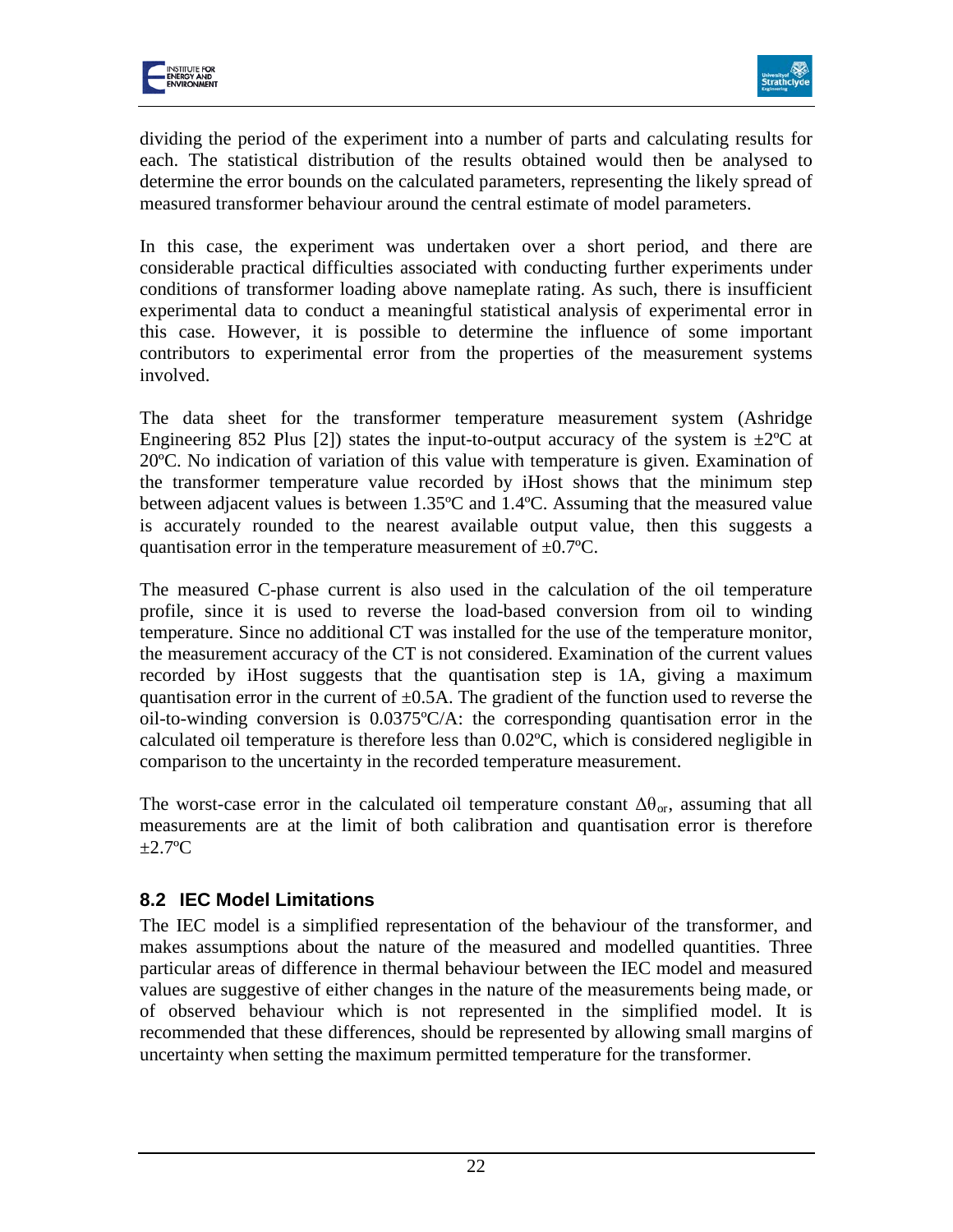



### **8.2.1 Temperature Measurement Behaviour**

The first of these areas of difference is observed in the form of the sudden upward and downward steps in the measured temperature. It is suggested that these represent a change in the oil flow pattern in the transformer, with the upward steps corresponding to a situation in which the temperature transducer becomes exposed to a pocket or stream of hot oil, perhaps emanating directly from the transformer oil. At the downward steps, this hot oil no longer impinges on the transducer, which is immersed in cooler oil. It is interesting that the size of the upward steps (typically in the range  $4 - 6^{\circ}C$ ) is less than the size of the downward steps (typically  $8 - 11^{\circ}$ C). This may indicate that the downward transition places the transducer in a region of unusually cool oil, or that hot oil to cool oil temperature difference increases between upward and downward transitions.

The IEC 60076-7 model describes the top-oil temperature of interest  $\theta_0$  as the "mixed oil temperature in the tank at the top of the winding" – thus a flow of hot oil directly from the winding would be at a temperature greater than  $\theta_0$ , and it is possible that regions of oil at a temperature less than  $\theta_0$  exist at the level of the temperature probe.

The parameter tuning process described here will inherently select model parameters which balance the 'high oil temperature' and 'low oil temperature' temperature parts of the measurement series. It therefore seems reasonable to define a margin of uncertainty related to the size of the upward and downward steps, on the assumption that the 'low oil temperature' measurements may record a temperature lower than that intended by the standard, but that 'high oil temperature' measurements involve oil hotter than intended. It appears likely that the difference between actual and expected measurement conditions would be larger if the hot oil is directly heated by the winding, whereas the cooler oil was cooled below average by conduction or convection processes.

The average size of the six temperature steps listed in [Table 2](#page-10-0) is approximately 7.3ºC. Assuming that the parameter estimation process balances high and low cases well, a margin of half of this value might be considered appropriate. Bearing in mind that the lower oil temperature measurements may be more representative of conditions expected by the standard, it is suggested that the margin should be rounded down to 3.5ºC.

### <span id="page-22-0"></span>**8.2.2 Transient Heating and Cooling Behaviour**

[Figure 11](#page-15-0) and [Figure 12](#page-15-1) show that there are differences between the rates of heating and cooling of the model and the actual transformer. The modelled oil temperature rises more slowly than the measured temperature, but falls at a very similar rate. This suggests that the oil time constant is too large for the heating process, and that the transformer would respond more rapidly to short but large increases in load, and attain a higher than modelled temperature during them. The optimised time constant is appropriate for the cooling process, suggesting that the actual transformer will cool in the modelled way following a sustained period of high load, such as is found during the daily load cycle or after a day-long spell at high load.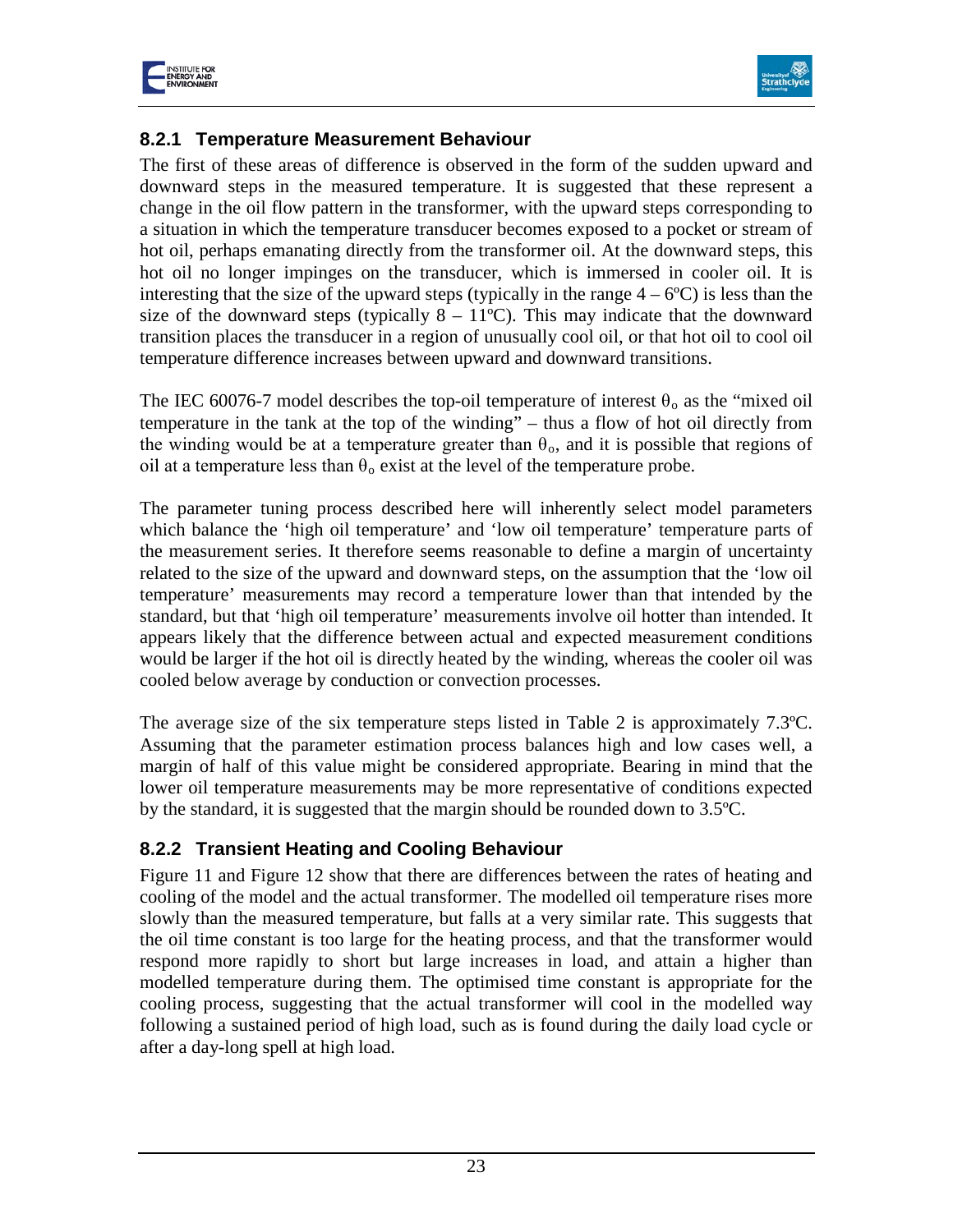



By contrast, the modelled hotspot temperature rises at a rate which closely matches the measured temperature, but cools more quickly. This suggests that the winding time constant is appropriate for the heating process, but is too small for the winding cooling process. It should be recognised, however, that no direct measurement of the hotspot or winding temperature is made, and the true transient behaviour of the winding temperature is therefore difficult to discern.

The most significant risk which should be allowed for in the selection of a temperature margin in respect of transient behaviour is that of a large increase in load of short duration, which might heat the transformer oil to a higher temperature than forecast by the model. Assuming that the oil-to-hotspot relationship is broadly accurate, this would lead to a higher than expected hotspot temperature.

It is unfortunate that the large, fast load transient associated with the start of the experiment was not recorded. However, the temperature rise on the morning of 28 January, which is not interrupted by a sudden temperature change, may provide some indication. From a starting point approximately 1ºC below the measured temperature at the overnight minimum, the modelled temperature at the first peak is 3ºC lower than the measured value. The maximum difference during the temperature rise is  $5^{\circ}C$ , which is the largest difference observed during the experiment. It therefore appears reasonable to allow a margin of 5ºC in the permissible hot spot temperature of the transformer.

### <span id="page-23-0"></span>**8.2.3 Long-term Cooling Behaviour**

As shown in [Figure 12,](#page-15-1) the transformer oil continues to cool beyond the point at which the modelled oil temperature stabilises. This is indicative of a long-term release of stored heat which maintains the oil at a higher than normal temperature until dissipated into the atmosphere. It seems likely that this heat is stored in the transformer core. The model recommended by IEC60076-7 does not include a representation of the storage and release of heat by the core.

It might be possible to modify the IEC model to include a representation of the heating and cooling of the transformer core, although the experimental data available here does not provide sufficient basis to do so. It appears from the evidence available that the time constant of the core cooling process is in the order of days. This does not appear consistent with the typical behaviour of transformers under manufacturers' tests, in which the rising transformer temperature is typically allowed to stabilise overnight. It is possible that the difference between heating and cooling time constants observed for the oil and winding is more pronounced in this case. Data would therefore be required from the period immediately after the start of the experiment in order to understand how to represent the process of storing the energy which is observed to be released after the test.

The model parameters resulting from the experiment produce, under 'normal' load conditions, an oil temperature profile which is higher than measured. It is therefore suggested that no additional margin should be allowed in the permissible transformer behaviour for this long-term energy storage, since its effect at high load is already represented in the model parameters. Indeed, it is possible that absorption of energy by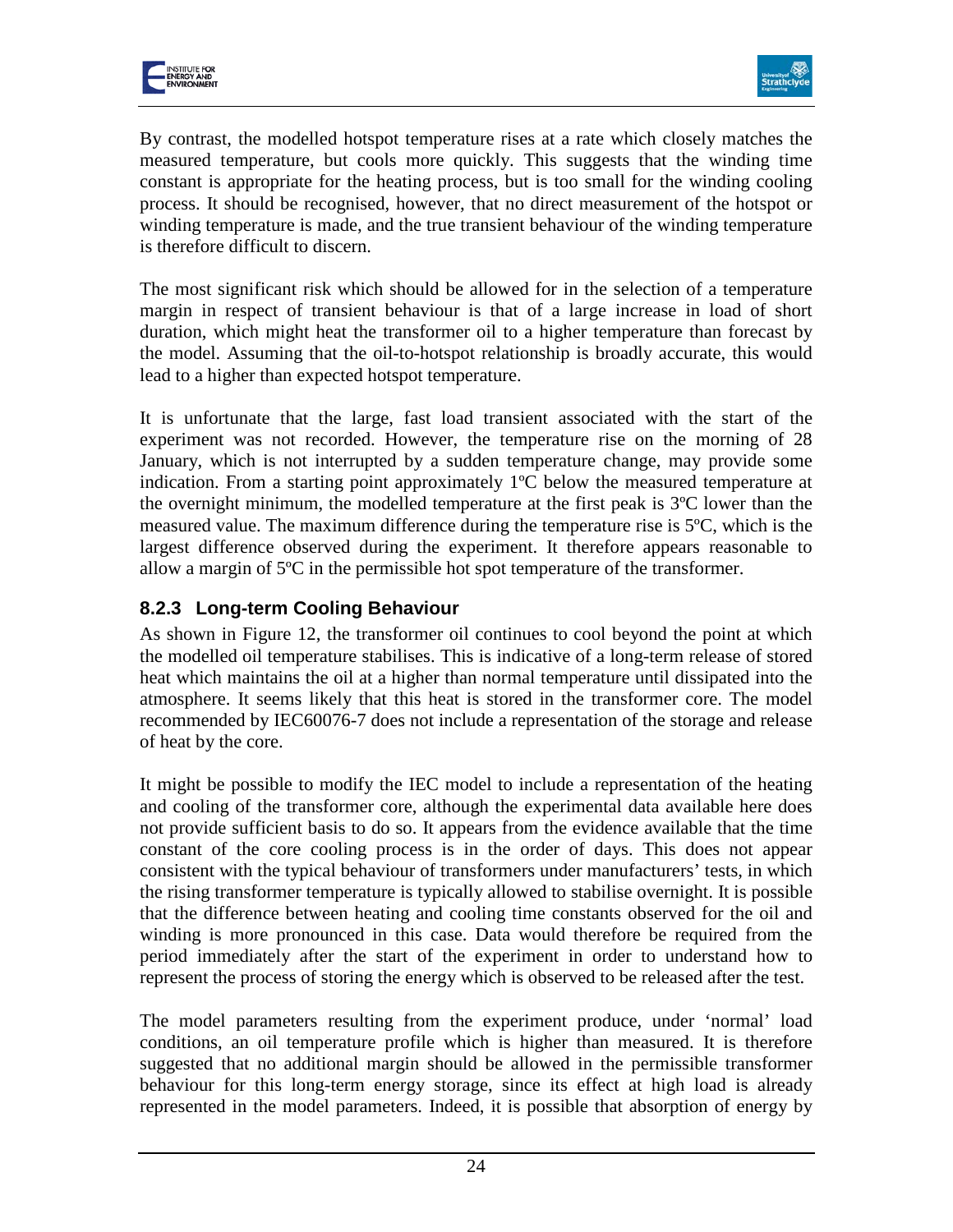



the core may slow down the temperature rise associated with a sudden increase in load (as discussed in section [8.2.2\)](#page-22-0), leading to a reduction in the required margin in the acceptable temperature. However, without supporting evidence in the form of measurements from the start of the experiment, no recommendation can be made on this point.

# **9 Discussion and Conclusions**

It is important to acknowledge the limitations of the experiment and associated analysis in determining the thermal parameters of the transformer. Only a short period of experimentation on an in-service transformer was possible, and within this period, some data was lost because of measurement difficulties. Importantly, the large change in temperature following the application of the increased load was not recorded.

In addition, the true hotspot temperature of the transformer, which is the key figure of merit in determining the risk to and aging of the transformer's insulation system, is not recorded. Instead, a synthesised winding temperature is recorded, from which the oil temperature experienced by the sensor is reconstructed. A hotspot temperature has been calculated, but this is dependent on assumptions about the winding temperature inherent in the temperature measurement system, and assumptions from IEC60076-7 about the relationship between the oil, winding and hotspot temperatures. No information is available which would permit the winding temperature time constant to be assessed. The values of  $\Delta\theta_{\rm hr}$  and  $\tau_{\rm w}$  must therefore be treated with caution. Should further information (for example from transformer acceptance testing or manufacturer's types test) about the thermal behaviour of the winding and hotspot become available, the assessment of those parameters should be revisited.

However, the small change in the optimised value of  $\Delta\theta_{\text{or}}$  in comparison to the previous tuning exercise – slightly over  $1^{\circ}C$  in the base case – suggest that the results of this experiment are consistent with the behaviour of the transformer observed in November 2014. The observed behaviour of the transformer after the test suggests that this difference may reflect energy storage in the transformer core.

Turning to the sensitivity analysis, the optimised values of  $\Delta\theta_{\text{or}}$  and  $\tau_{\text{o}}$  for each case are summarised in Figure 16 below, which shows a spread of about 2.5°C in  $\Delta\theta_{\rm or}$  and about 80 minutes in  $\tau_0$ :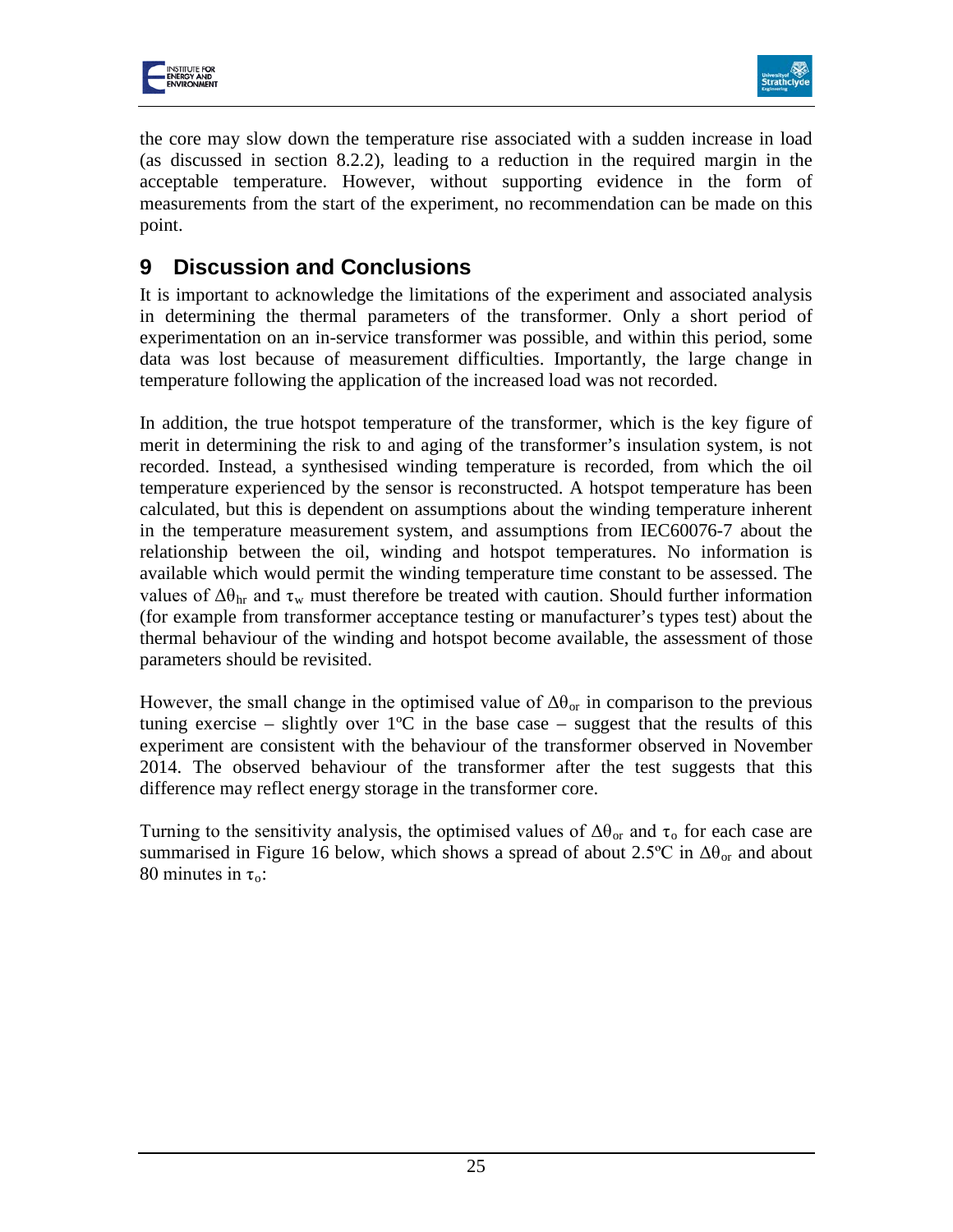





**Figure 15: Tuned transformer parameters from sensitivity analysis**

From Figure 16 it can be seen that, as previously discussed, the effect of assuming saturation of the oil-to-winding is to reduce the oil time constant and increase the oil temperature rise at rated load – effectively giving a hotter, faster-reacting transformer. Given that the results in section 7.1 show a marginal worsening of the prediction of peak hotspot temperature, there appears to be little support for this assumption of saturation.

The inclusion or exclusion of the periods around the steps in recorded transformer shown in Figure 6 is shown to make a comparatively small difference to the calculated parameters of the transformer. The value of  $\Delta\theta_{\rm or}$  reduces by one or two tenths of a degree, suggesting that the oil temperature during these periods is, on balance, higher than average. The oil time constant reduces when these periods are included in the optimisation, reflecting the fact that the measured oil temperature changes suddenly and unrealistically. For this last reason, it is considered that the exclusion of these periods should be preferred.

Considering the difference between the high load and low load periods, as represented in Figure 16 by the round and square pairs of symbols, it appears that the principal difference between these periods is in the value of  $\Delta\theta_{\text{or}}$ , in that in the high-load condition, the transformer is hotter than might be expected from consideration of the entire study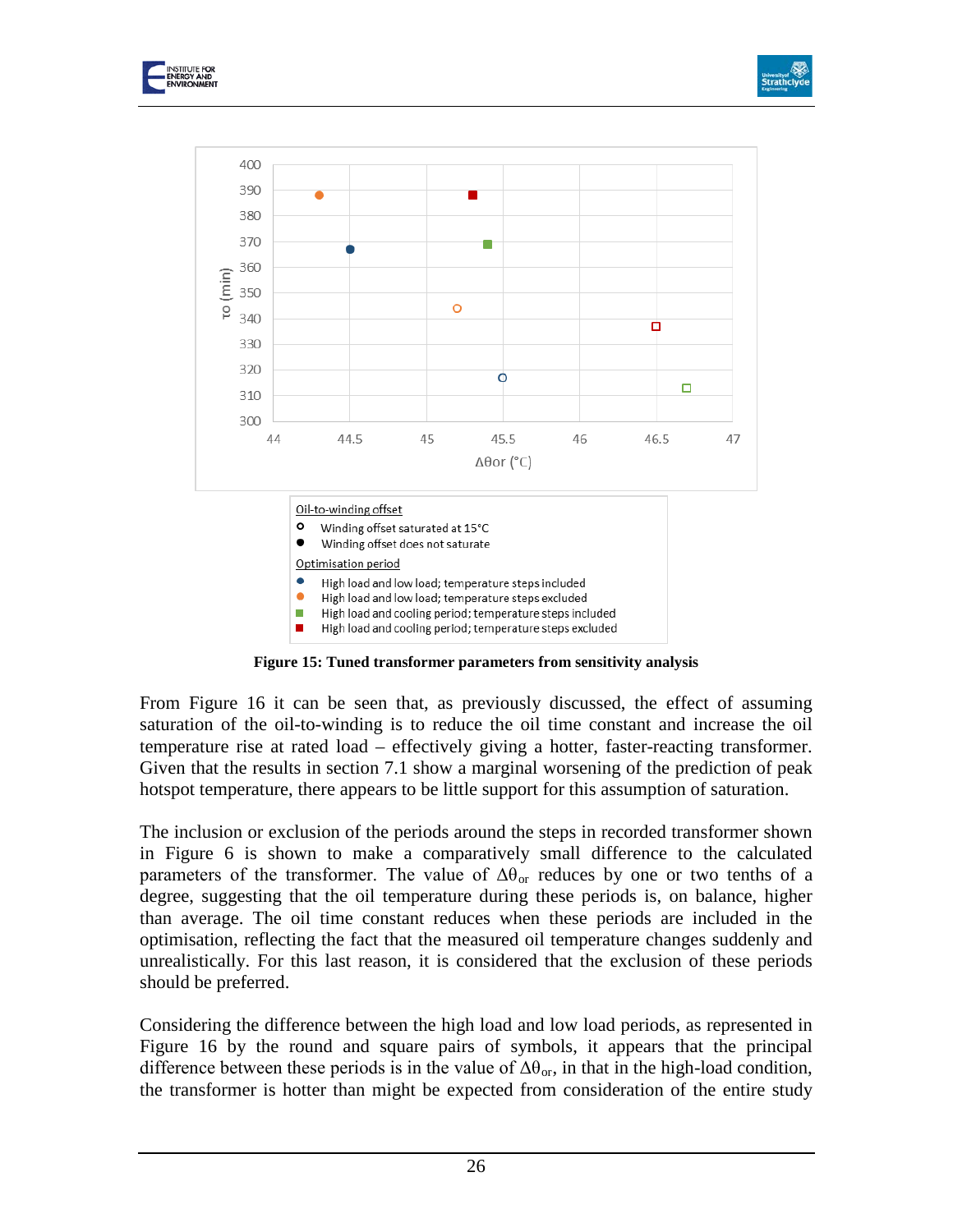



period. This is consistent with the results of the November parameter estimation exercise, which was conducted using measurements taken under relatively low load conditions, similar to those observed after the end of the January experiment. The oil time constant seems to be relatively constant under high and low load conditions.

Finally, it must be remembered that the objective of this exercise has been to fit the model specified by IEC60076-7 to the observed transformer behaviour. This is a relatively simple model, and more complex models based on laboratory experiments and/or detailed information about the design and construction of the transformer are reported in the academic literature. While such models may appear attractive, it is unlikely that sufficient design data is available for most if not all transformers currently in service to permit their application. Nevertheless, aspects of the transformer behaviour observed in this experiment, notably the differing heating and cooling rates, and the slow post-experiment cooling shown in [Figure 12,](#page-15-1) clearly indicate that a more complex model could be developed to better represent transformer behaviour. Further experiments, including repeated high and low load cycles would be required to design and calibrate such a model, and it is uncertain whether the benefits of an improved model would outweigh the costs and risks of such a programme of tests.

Consideration has been given to the uncertainties arising from the observed differences between modelled and measured behaviour, and from potential calibration and quantisation errors associated with the measurement process. As a result, it is recommended that the maximum permitted temperature of a transformer modelled using the IEC model with these parameters should be reduced by a small margin of uncertainty. Additionally, an error range corresponding to the maximum error in the measurement process is recommended for the value of  $\Delta\theta_{\rm or}$ , since this parameter is most directly linked to the measured oil temperature.

Ultimately, the objective of the model considered here is to predict the thermal performance of the transformer at high load for the purpose of dynamically rating it to support peak loads. This must consider both the fidelity of the modelled time series of temperatures and the accuracy of peak temperature prediction. For this reason, it is recommended that the values given in section [5](#page-12-1) should be used, as shown in the following table:

| Parameter                  | IEC 60076-7     | Previous       | <b>New</b>        |
|----------------------------|-----------------|----------------|-------------------|
|                            | suggested value | recommendation | recommendation    |
| $\Delta\theta_{\text{or}}$ | $52^{\circ}$ C  | $43^{\circ}$ C | $44.3 \pm 2.7$ °C |
| $\Delta\theta_{\rm hr}$    | $26^{\circ}$ C  | $15^{\circ}$ C | $19.5^{\circ}$ C  |
| $\tau_{\alpha}$            | 210 minutes     | 210 minutes    | 388 minutes       |
| $\tau_{\mathrm{w}}$        | 10 minutes      | 10 minutes     | 0 minutes         |

In addition a margin of 8.5ºC should be allowed in the maximum permitted temperature of the transformer to account for uncertainties relating to sudden observed changes in